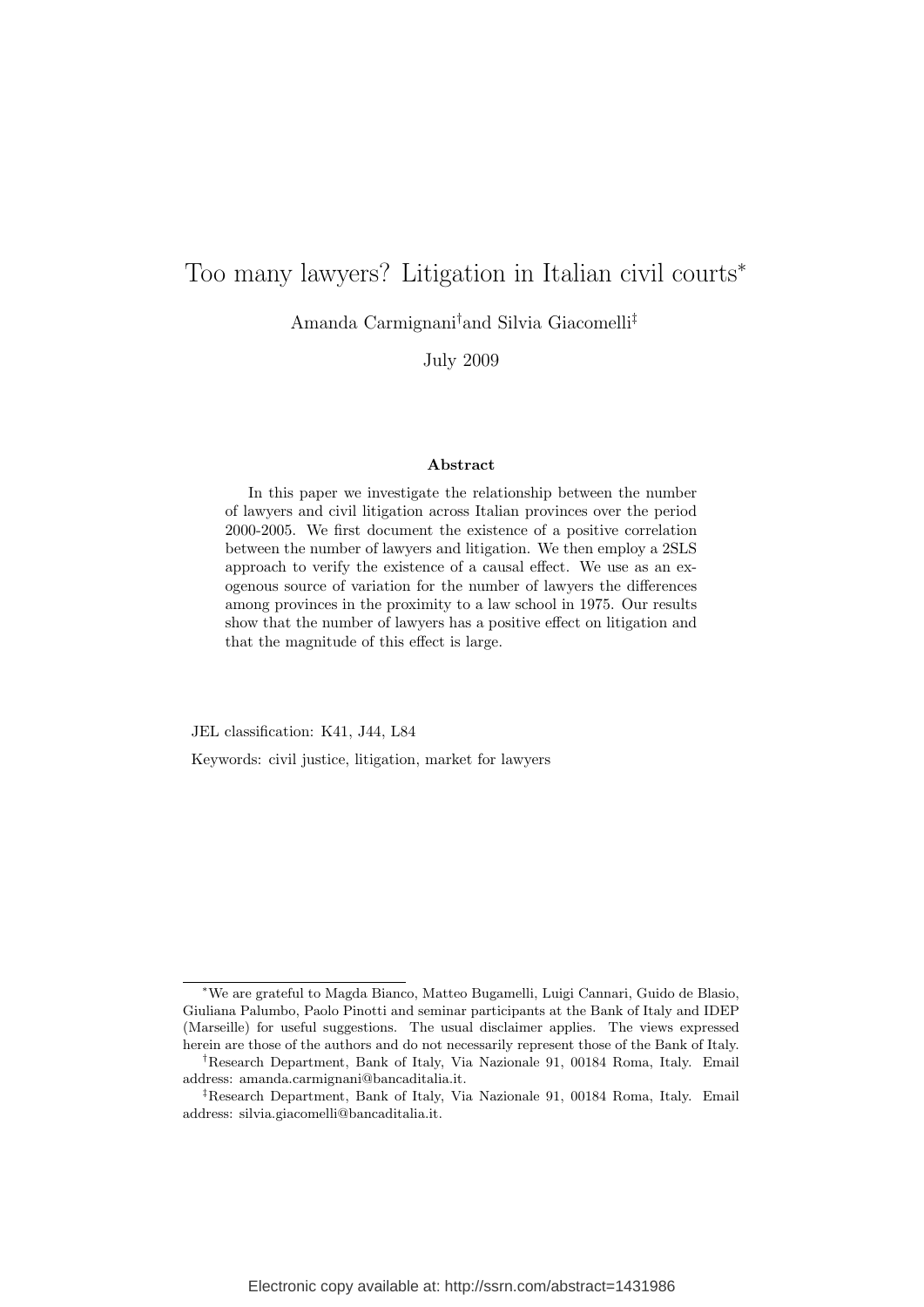## 1 Introduction

The Italian civil justice system is characterized by a high level of litigiousness compared to other European countries. According to CEPEJ (2008), the litigation rate (i.e. yearly ratio of new proceedings to population) in Italy is 3.5 times the one in Germany and twice the rates in France and Spain. Another distinctive feature of the Italian legal system is the higher number of lawyers than countries with comparable economies: among the major European countries, Italy has the highest incidence of lawyers on population (CEPEJ, 2008). Indeed, within-country data suggest that in Italy there is a positive correlation between litigation rates and the number of lawyers over population. The purpose of this paper is to empirically investigate the existence of a causal effect of the number of lawyers on litigiousness in Italy.

The idea that a high number of lawyers may contribute to excessive litigation has been maintained in Italy for a very long time, at least since 1921 when Pietro Calamandrei, an eminent lawyer and politician, wrote an article titled "Too Many Lawyers!". In the past few years, following a huge increase in the number of lawyers and the enduring crisis of the civil justice system<sup>[1](#page-1-0)</sup>, this issue has become again vividly debated. Recently the President of the Court of Appeal of Rome stated in a public speech that:

"The huge number of lawyers - Rome has as many lawyers as the whole France - might unintentionally determine the risk of an increase in the recourse to justice by citizens and, given the lack of resources, it might affect the length of trials."<sup>[2](#page-1-1)</sup>

Why a high number of lawyers should increase litigation? Considering the number of lawyers as a proxy for the degree of competition in the market for legal services, the literature identifies two channels through which this may affect litigation. The first channel is the pricing effect: more competition may result in lower costs of legal services. Since this reduces the overall litigation costs for individuals, ceteris paribus, it is more likely that individuals decide to bring a dispute before a court. A second, and more specific, channel derives from the nature of credence goods of legal services  $(Darby and Karny, 1973).$  $(Darby and Karny, 1973).$  $(Darby and Karny, 1973).$ <sup>3</sup> Credence goods (or services) are those for which the seller is also an expert who "knows more about the type of good or service the consumer needs than the consumer himself<sup>[4](#page-1-3)</sup>". In such markets

<span id="page-1-0"></span><sup>1</sup> According to the Doing Business report, the duration of a payment dispute in Italy is 1,210 days compared to an average duration of 463 days in OECD countries (World Bank, 2008).

<span id="page-1-1"></span><sup>2</sup> Claudio Fancelli, "Relazione per l'inaugurazione dell'anno giudiziario 2008", Rome, 26 January 2008. Translated by the authors.

<span id="page-1-2"></span><sup>3</sup>Besides legal services, typical credence goods are medical services, financial advice services and the various type of repair services.

<span id="page-1-3"></span> $4$  Dulleck and Kerschbamer (2006).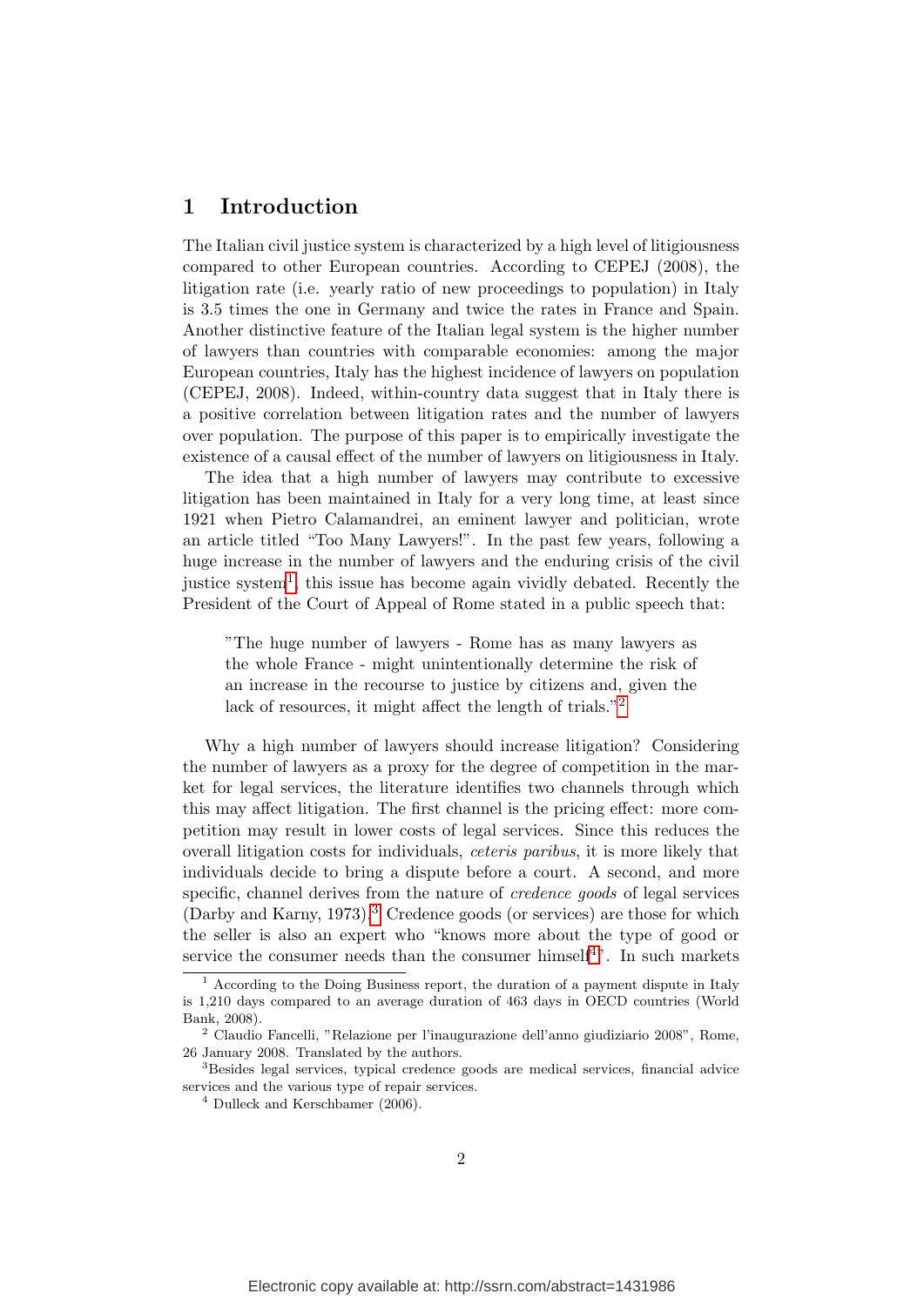sellers may have the incentive to exploit their informational advantage over consumers defrauding them, for instance inducing them to pay for goods or services they do not need (this phenomenon is known as *overtreatment*).<sup>[5](#page-2-0)</sup> While from a theoretical point of view, overtreatment has been mainly ana-lyzed within a monopolistic setting<sup>[6](#page-2-1)</sup>, the role of competition in determining overtreatment has received wide attention in health economics. A huge empirical literature has been developed on the idea that physicians may respond to a fall in their incomes due to an increase in the number of suppliers (at a given level of demand) exerting effort in inducing demand for their services  $(Evans, 1981).$ <sup>[7](#page-2-2)</sup>

In the market for legal services overtreatment may take various forms. For instance, lawyers may induce their clients to bring a case to court even when this is not in their best interest, because of the low value of the claim (compared to the costs) or because the case has a low probability of success. Moreover, lawyers may provide a more sophisticated treatment of the case than the one needed (writing more complex acts and memorials, requesting hearings of unneeded witnesses). Incentives to demand inducement may also depend on the method of compensation for lawyers. Though the literature on lawyers' compensation schemes does not provide unambiguous answers, some studies show that when lawyers have spare capacity workload-based methods provide stronger incentives to demand inducement than methods that link compensation to results (Emons, 2000; Polinsky and Rubinfeld, 2006). The former is the method employed in Italy where compensation depends on the number and type of actions lawyers undertake for their clients (acts and memorials submitted, hearings attended, etc.) and where, until very recently, contingent fees were not allowed.

We conduct our analysis on the effect of the number of lawyers on litigation in Italy using data at the provincial level over the period 2000-2005. We start our analysis with OLS estimations in which we control for other potential determinants of litigation and for year and region-specific unobserved factors. Our estimates show a positive correlation between the number of lawyers and litigation. The magnitude of the effect is relevant: moving from the province corresponding to the 25th percentile of the distribution of lawyers over population to the province corresponding to the 75th percentile of the distribution, the litigation rate increases by 14 per cent.

In order to verify whether this result is determined by a causal relation from lawyers to litigation, we employ a Two-Stage-Least-Square (2SLS) ap-

<span id="page-2-0"></span> $5$ Other types of frauds that may rise in markets for credence goods are undertreatment (a consumer requires more complex treatments or more sophisticated goods than the ones provided by the expert) and overcharging (a consumer is charged for goods or services he did not receive).

<span id="page-2-2"></span><span id="page-2-1"></span><sup>&</sup>lt;sup>6</sup>For a thorough survey of the literature, see Dulleck and Kerschbamer (2006).

<sup>7</sup>Overall, this literature provides evidence supporting demand inducement behavior by physicians in response to competition; for a survey, see McGuire (2000).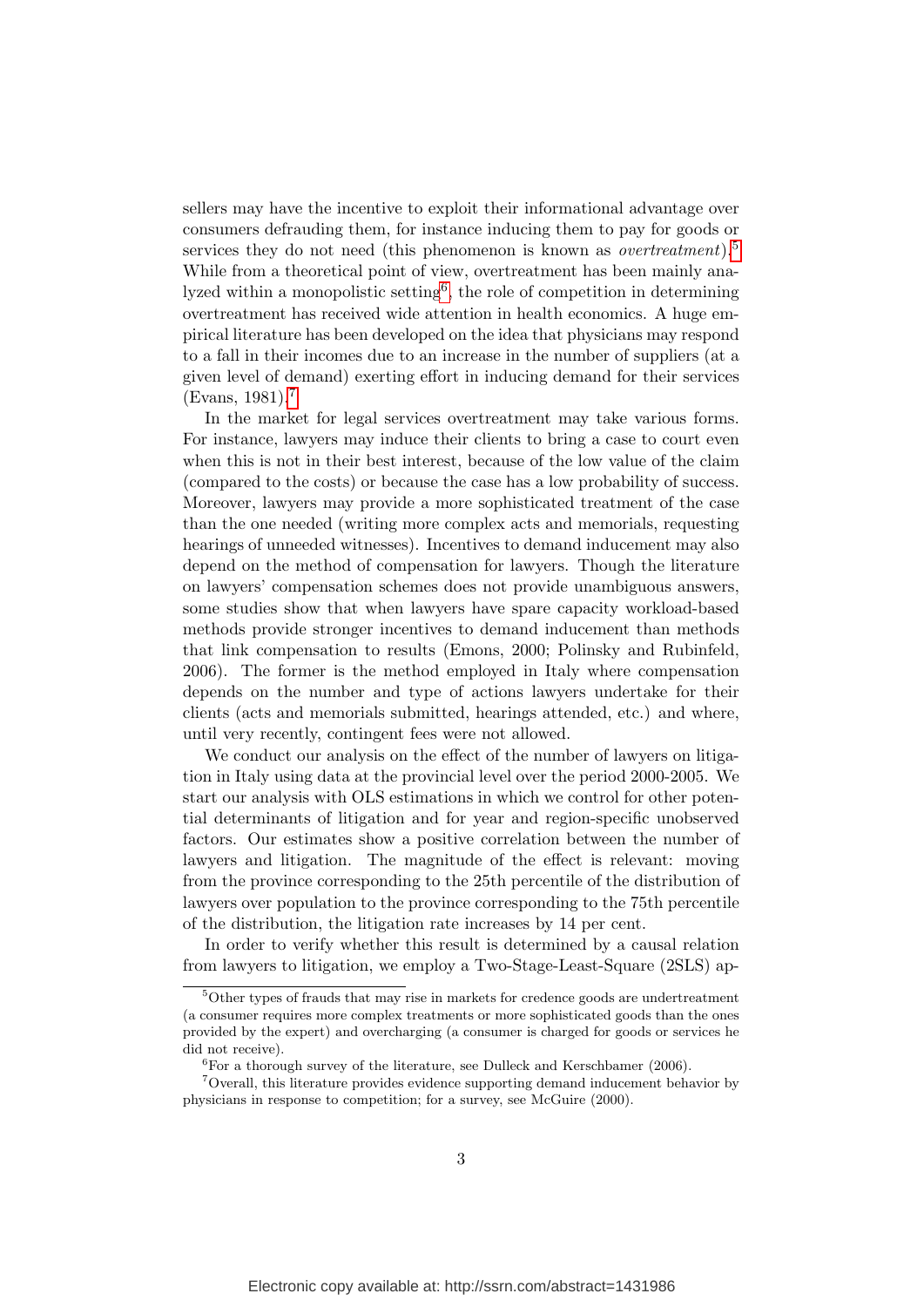proach. As an exogenous source of variation for the number of lawyers over population we exploit the differences among provinces in the proximity to a law school in 1975. The use of this instrument relies on the fact that the proximity to a law school reduces the cost of becoming a lawyer, thus it may promote the development of the legal profession in a province beyond what may be determined by the demand for legal services in that province. Our results confirm that the number of lawyers has a positive effect on litigation when we account for the endogeneity of this variable.

This paper contributes to the relatively scarce literature on the effect of the number of lawyers on litigation and improves it directly addressing the endogeneity issues that arise in the analysis. The number of lawyers is generally included as a control variable in empirical studies on the determinants of litigation with ambiguous results. However, this literature largely ignores endogeneity issue. A positive and significant association between the number of lawyers and litigation is found in Hansenn (1999) on US courts data, in Ginsburg and Hoetker (2006) with reference to litigation in Japan and in Felli, Tria, Londono-Bedoya and Solferino (2007) on Italian data. Posner (1997), Yates, Creel Davis and Glick (2001), Yates, Tankersley and Brace (2005) do not find any significant relation on different US datasets; the same result is obtained by Clemenz and Gugler (2000) on Austrian data.

The paper is organized as follows. Section 2 presents data on litigation and lawyers in Italy and discusses relevant institutional features. Section 3 describes the data and the empirical specification. Section 4 and 5 present the results and discuss their robustness. Section 6 concludes.

## 2 Litigation and lawyers in Italy: institutional features and measurement issues

In the Italian judicial system Tribunali are the main courts, they administer the more complex and substantial first-instance civil cases. For this reason we choose as our measure for litigation the number of first-instance ordinary civil proceedings (procedimenti di cognizione ordinaria) filed every year in Tribunali, scaled by population (litigation rate). Our measure mainly in-cludes disputes on contract, property, business organization and tort.<sup>[8](#page-3-0)</sup> It does not include small value claims.<sup>[9](#page-3-1)</sup>

Entry in the market for lawyers is regulated by national laws. The professional requirements to become lawyers are: a university degree in law, two years of professional practice, passing a professional exam. The professional

<span id="page-3-0"></span><sup>&</sup>lt;sup>8</sup> Our data do not include litigation in some matters which are dealt with in Tribunali, but are generally assigned to special divisions (such as labor, social security, family and bankruptcy).

<span id="page-3-1"></span><sup>9</sup> Small value claims (below 2,852 Euros, or below 15,493 Euros for vehicles related accidents) are dealt with in Justice of Peace courts by non-professional judges.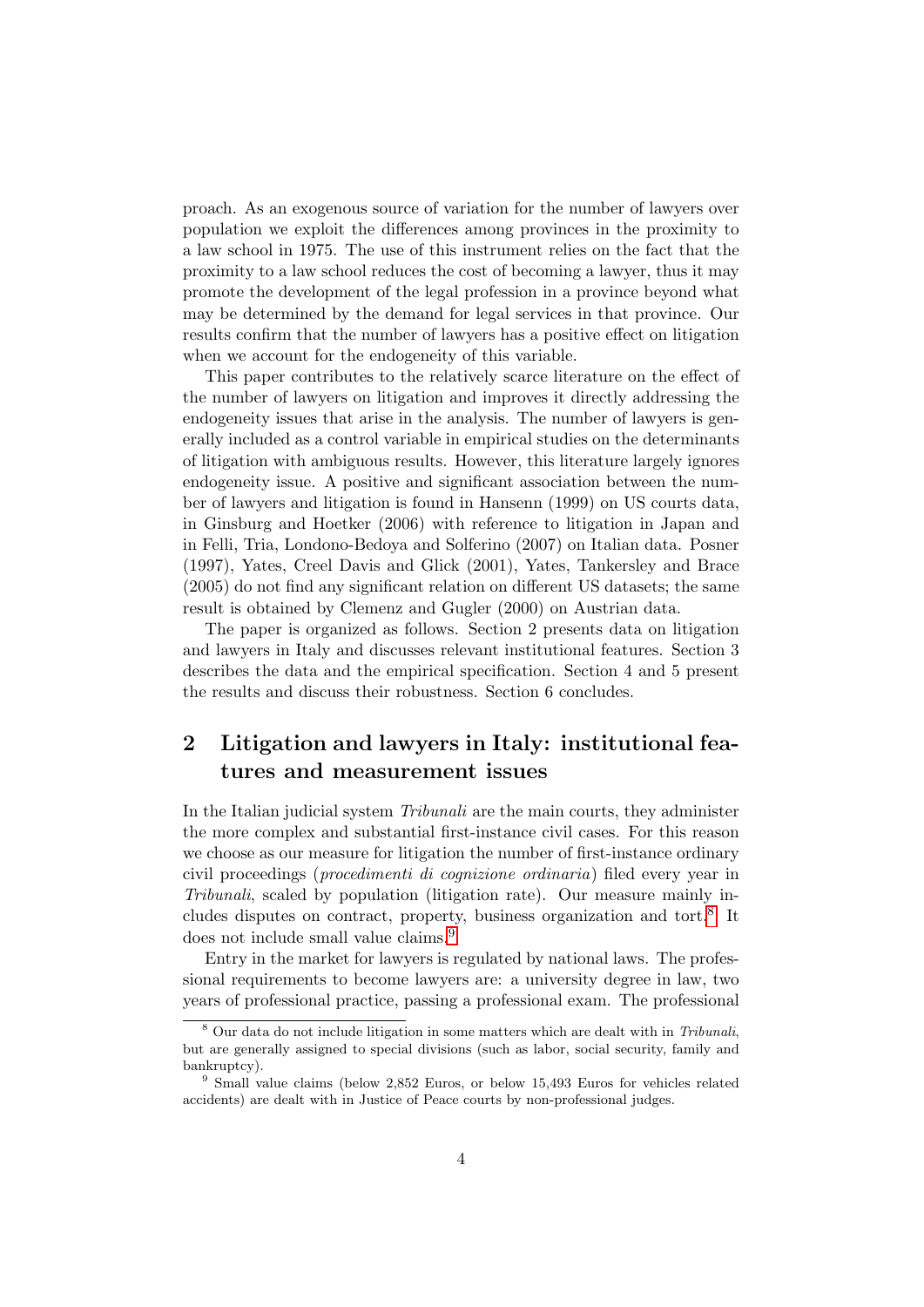exam is administered by the lawyers' professional association (*ordine degli* avvocati) through its local branches, though the process is supervised by the Court of Appeals. Registration with the professional association (to a local branch) is compulsory and gives the lawyer the exclusive right of legal representation. Lawyers may represents clients in any Italian court, irrespectively of the branch of affiliation to the professional association. Since comprehensive data on registered lawyers are not available, we use the number of enrollments in the pension scheme managed by the professional association as a measure for the number of lawyers. For a lawyer to be enrolled in the scheme her annual earnings must exceed a certain threshold. Thus, our measure underestimates the number of qualified lawyers as it results from the registers of the lawyers' professional association, but it is a more accurate measure of the number of actual practicing lawyers.

Both data on civil proceedings and lawyers are collected at the level of Tribunali (within the country there are 165 Tribunali) and then aggregated at the level of the 103 Italian provinces.[10](#page-4-0)

The average litigation rate in our sample is 793 cases filed per 100,000 inhabitants in a year (over the period 2000-2005). Litigation rates vary widely across provinces (Fig. 1), on average they are higher in Central and Southern provinces than in Northern ones (the figures are respectively 872 and 696 cases per 100,000 inhabitants). As Fig. 2 shows, litigation is relatively stable over the period we consider: the average litigation rate has grown by 3 per cent from 2000 to 2005.

The provinces with the highest incidence of lawyers on population are the ones where the biggest cities are located (namely, Rome and Milan); as shown in Fig. 1, on average there are more lawyers in the Southern provinces than in the rest of Italy (the number of lawyers per 100,000 inhabitants is 176 in the South and 142 in the Centre and North of Italy). The number of lawyers has grown considerably over the sample period: between 2000 and 2005 the number of lawyers per 100,000 inhabitants increased by 33 per cent (Fig. 2).

Litigation and lawyers do not appear to be strongly correlated over time (Fig. 2), while there seems to be a positive association across provinces (Fig. 3). However, these correlations may be due to the fact that both variables respond to other factors. To take this into account we perform multivariate analysis.

## 3 Empirical specification and data description

To perform our analysis we assembled a dataset that matches information on judicial proceedings filed in courts and on the number of lawyers for

<span id="page-4-0"></span> $10P$  provinces are the administrative territorial units which correspond to level 3 in the Eurostat NTUS classification; they are comparable in size to U.S. counties.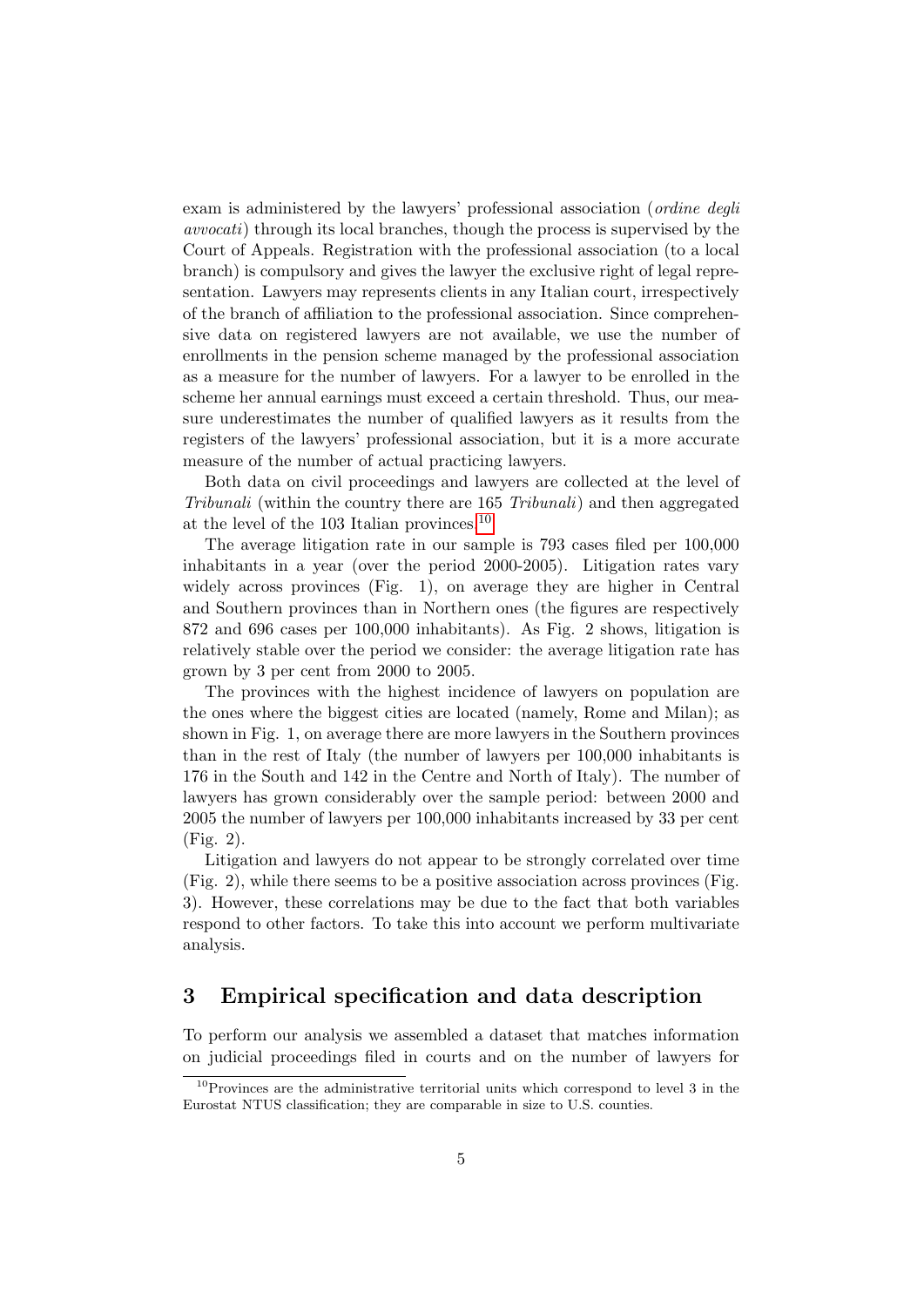Figure 1: Number of new cases filed and number of lawyers per 100,000 inhabitants (average 2000-05) Number of new cases filed per 100,000 inhabitants Lawyers per 100,000 inhabitants (average 2000-05) (average 2000-05)



Figure 2: New cases filed and lawyers per 100,000 inhabitants: correlation over time



the 103 Italian provinces over the years 2000-2005. The choice of the time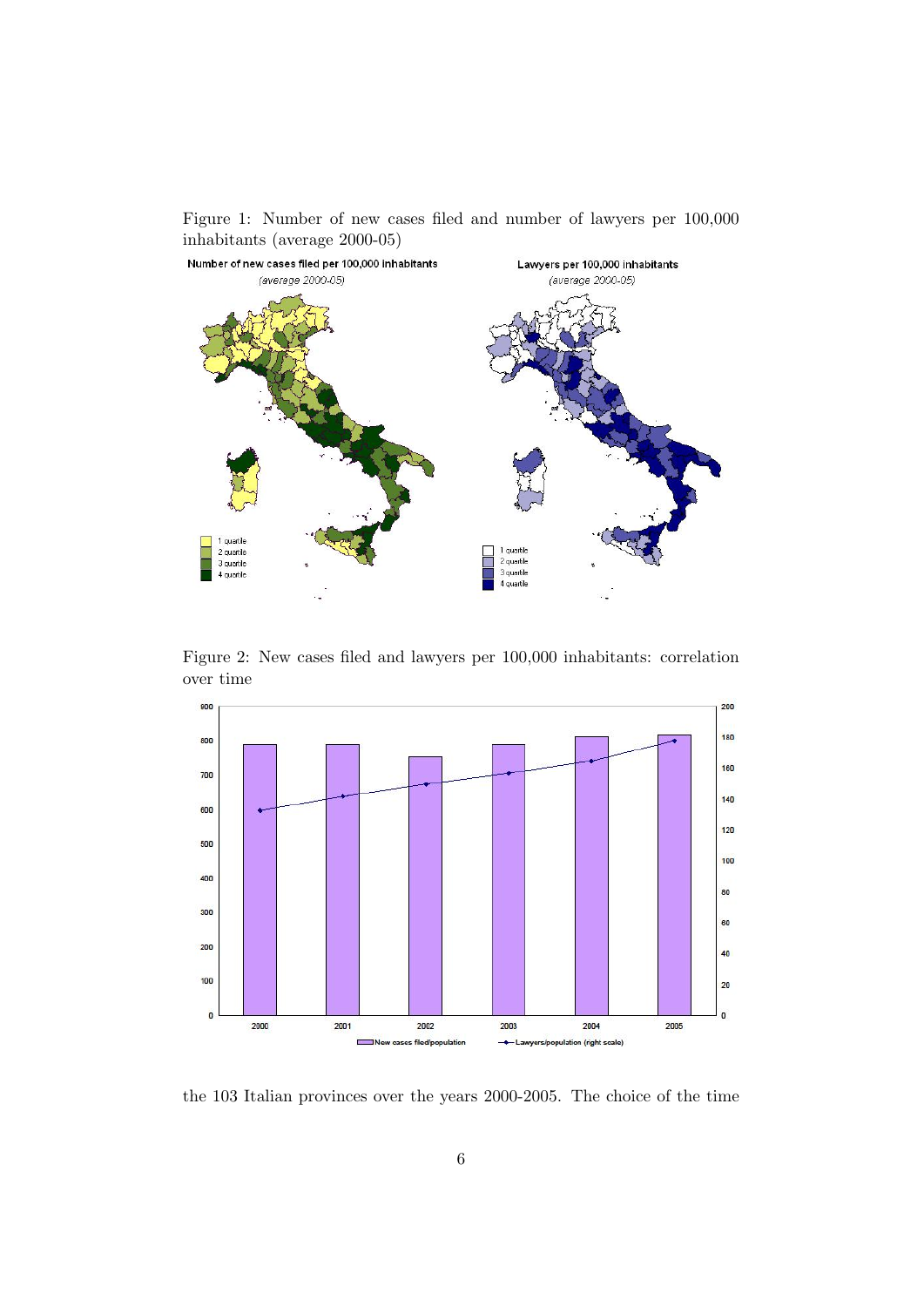

Figure 3: New cases filed and lawyers per 100,000 inhabitants: correlation across provinces

period is mainly dictated by the availability of homogeneous data on judicial proceedings.[11](#page-6-0)

We employ the following empirical specification:

$$
litigation_{i,t} = \alpha_0 + \alpha_1 lawgers_{i,t} + \alpha_2 X_{i,t} + \epsilon_{i,t}
$$
\n(1)

where *litigation*<sub>it</sub> is the number of first-instance cases filed in province i during year t over population; lawyers<sub>i,t</sub> is the number of lawyers over population,  $X_{i,t}$  is a set of control variables and  $\epsilon_{i,t}$  is an error term.

The set of control variables includes economic and social factors that are likely to influence litigation. Economic variables comprise the value added per capita (gdp) and the annual growth rate of value added per capita  $(qdp_qrowth)$ . The first variable intends to capture the size and development of the local economy, however its influence on litigation is ambiguous: on the one hand the larger is the economy the higher the number of transactions, hence the potential for disputes (Posner, 1997; Hansenn, 1999; Clemenz and Gugler, 2000; Ginsburg and Hoetker, 2006; Murrell, 2001); on the other hand, more economic development might reduce litigation. The growth rate of value added per capita is a proxy for the economic cycle. It should be negatively associated with litigation, as when the economy slows down,

<span id="page-6-0"></span> $11<sup>11</sup>A$  major organizational reform of the judicial system took place in 1999 making it difficult the construction of a homogeneous dataset that includes also pre-reform data.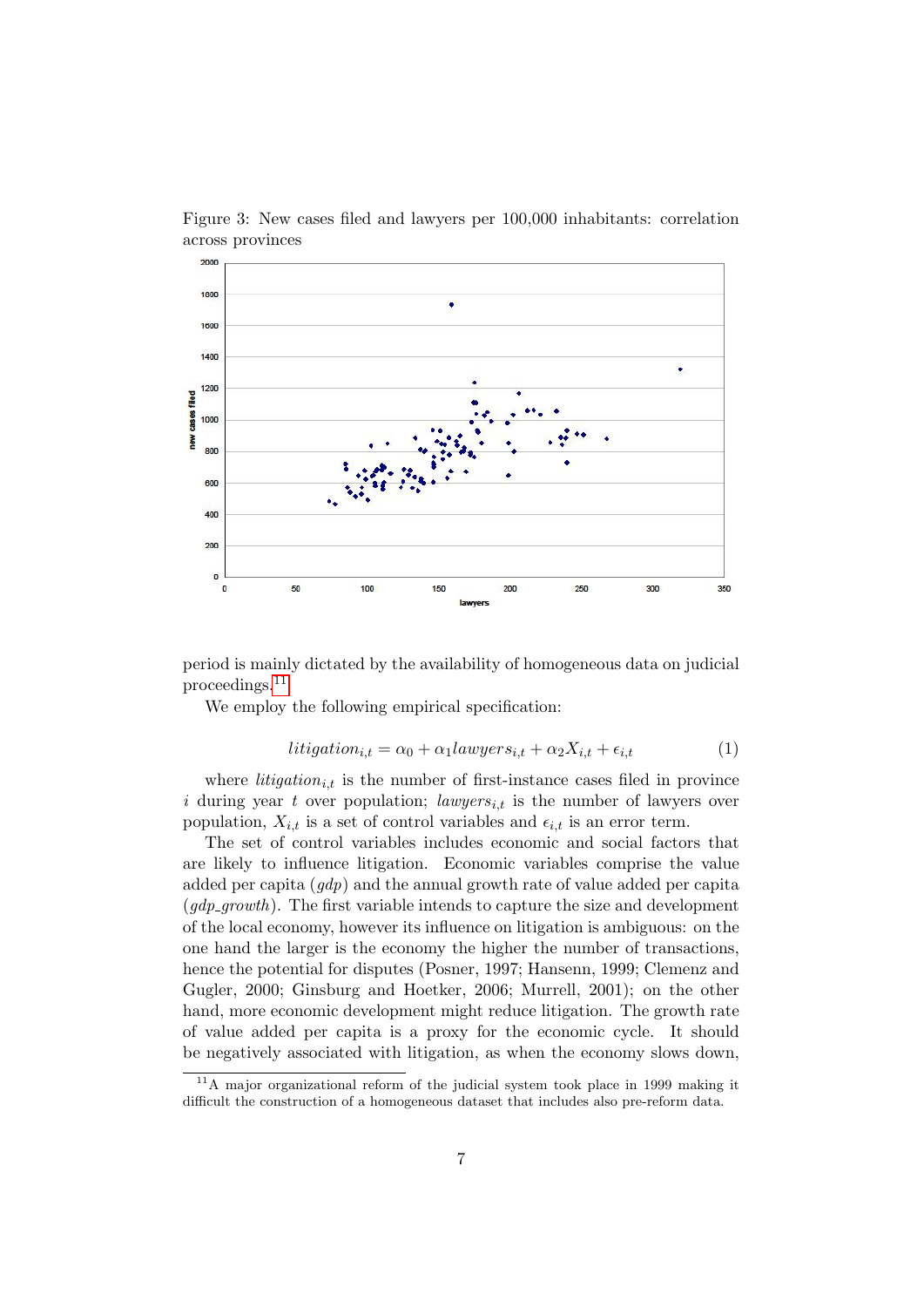obligations may become more difficult to be met for parties; thus it is more likely that disputes arise (Clemenz and Gugler, 2000; Ginsburg and Hoetker, 2006).

Turning to social factors, we include a measure of the degree of urbanization (urban) as a proxy for social complexity. This might influence litigation in two ways. Firstly, in more complex society the number of social interactions are greater, thus the potential for conflicts. Secondly, in complex society it is more likely that interactions occur between individuals who are not well acquainted or do not belong to close-knit communities, in this circumstances disputes are more likely to be brought to courts rather than solved through informal mechanisms (Posner, 1997; Hansenn, 1999; Yates et al., 2001; Ginsburg and Hoetker, 2006; Yates et al., 2005). The amount of litigation may also be affected by the level of trust and the attitude to cooperative behavior in a local community (social capital): a higher level of social capital (social capital) may decrease litigation both reducing the propensity for parties to breach contracts in the first place, and favoring the resolution of disputes outside courts once they occur. Following Putnam (1993), we use as a proxy for the level of social capital the number of nonprofit organizations per capita. To take into account possible correlations between civil disputes and criminal activity, we add a measure of the local incidence of crime (crime).

Finally, we include a measure of the length of trials as a proxy for the efficiency of local courts (length). The effect of the length of trials on litigation is ambiguous. On the one hand, long trials reduces the value of the potential judgment for plaintiffs discouraging them from bringing suits (Priest, 1989). On the other hand, long trials may increase the number of potential disputes as they give incentives to parties to breach contracts in the view of postponing payments (Miller, 1989; Marchesi, 2003). Our measure is the average disposal time for cases filed in Tribunali over the period 1995-1998. We use lagged values to reduce the potential endogeneity of this variable.

Detailed definitions of the variables and sources are reported in Table 1, Table 2 shows descriptive statistics and Table 3 reports the correlation matrix among all the variables.

#### 4 Baseline results

Table 4 presents the results of OLS estimates on equation (1), all regres-sions include year and regional fixed-effects.<sup>[12](#page-7-0)</sup> As we will discuss in more detail in the next section, the choice of using regional fixed-effect instead of

<span id="page-7-0"></span> $12$ Regions are the administrative territorial units which correspond to level 2 in the Eurostat NTUS classification. There are 20 regions in Italy; we aggregated two regions for a total of 19 dummies.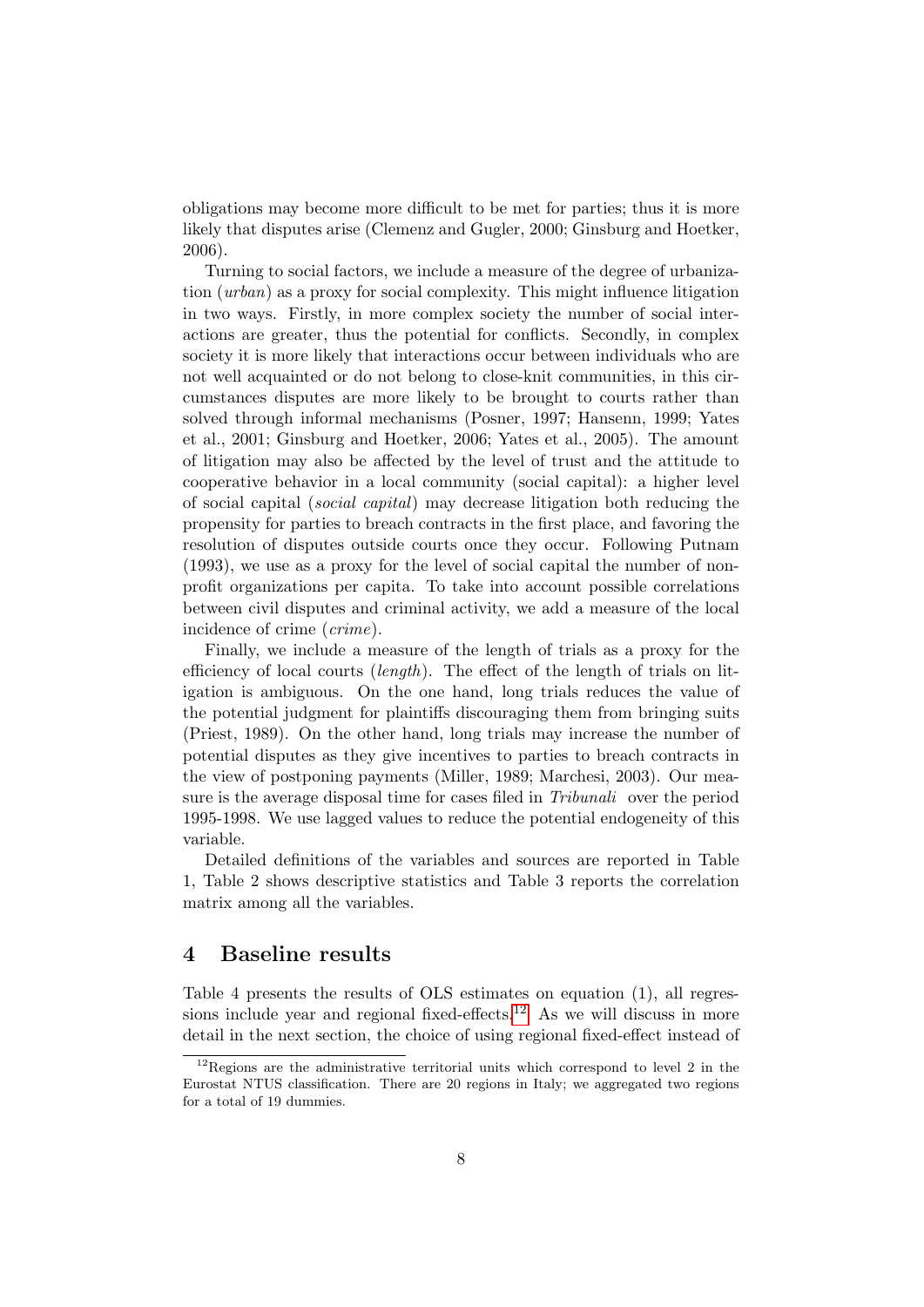provincial fixed-effect estimations is mainly dictated by comparability reason: as the instrumental variable we use to address the issue of causality is time invariant, we are unable to perform 2SLS estimates with province fixed-effects that are directly comparable with OLS estimates.

The results show that the number of lawyers over population is positively correlated with litigation rates, the coefficient is statistically significant at the 1 per cent level in any of the specifications (Tab. 4). Among the controls, the coefficients of the economic variable are non significant, while those of the social variables are significant and have the expected sign. The length of civil proceedings appears to favor the recourse to courts.

According to our estimates the effect of the number of lawyers on litigation is relevant. Going from the province corresponding to the 25th percentile of the distribution of lawyers over population to the province corresponding to the 75th percentile, litigation rate increases by 14 per cent (the number of cases increases from 735 per 100,000 inhabitants to 840) (Tab. 4, column 3).

#### 5 Causality

#### 5.1 Instrument

In this section we address the issue of potential reverse causality between lawyers and litigation. As discussed earlier, a large number of lawyers (i.e. more competition in the market for lawyers) might favor litigation either through price-effect or through inducement demand effect. However, it might also be the case that a high level of litigation (i.e. large demand for legal services) determines the presence of a large number of lawyers. In equilibrium both variables are determined simultaneously. This may cause an upward bias in the OLS estimates.

In order to take this issue into account and identify a causal effect from lawyers to litigation, we employ a 2SLS approach using as an exogenous source of variation for the number of lawyers the differences among provinces in the proximity to a law school. The rationale behind the use of this instrument is the idea that the choice to become a lawyer is influenced by educational costs (i.e. the costs of attending a law school). In Italy, where universities are generally public, a relevant stake of these costs consists of living costs. The magnitude of these costs depends, among others, on the distance between a student's hometown and the closest law school: the longer the distance the higher the living costs.<sup>[13](#page-8-0)</sup>

According to this, we define our instrument as a variable  $(lsproximity 75)$ which is equal to zero in the provinces with a law school and equal to the

<span id="page-8-0"></span><sup>13</sup>Our approach resembles Card (1989) that uses variation in college proximity as an instrument for educational choices.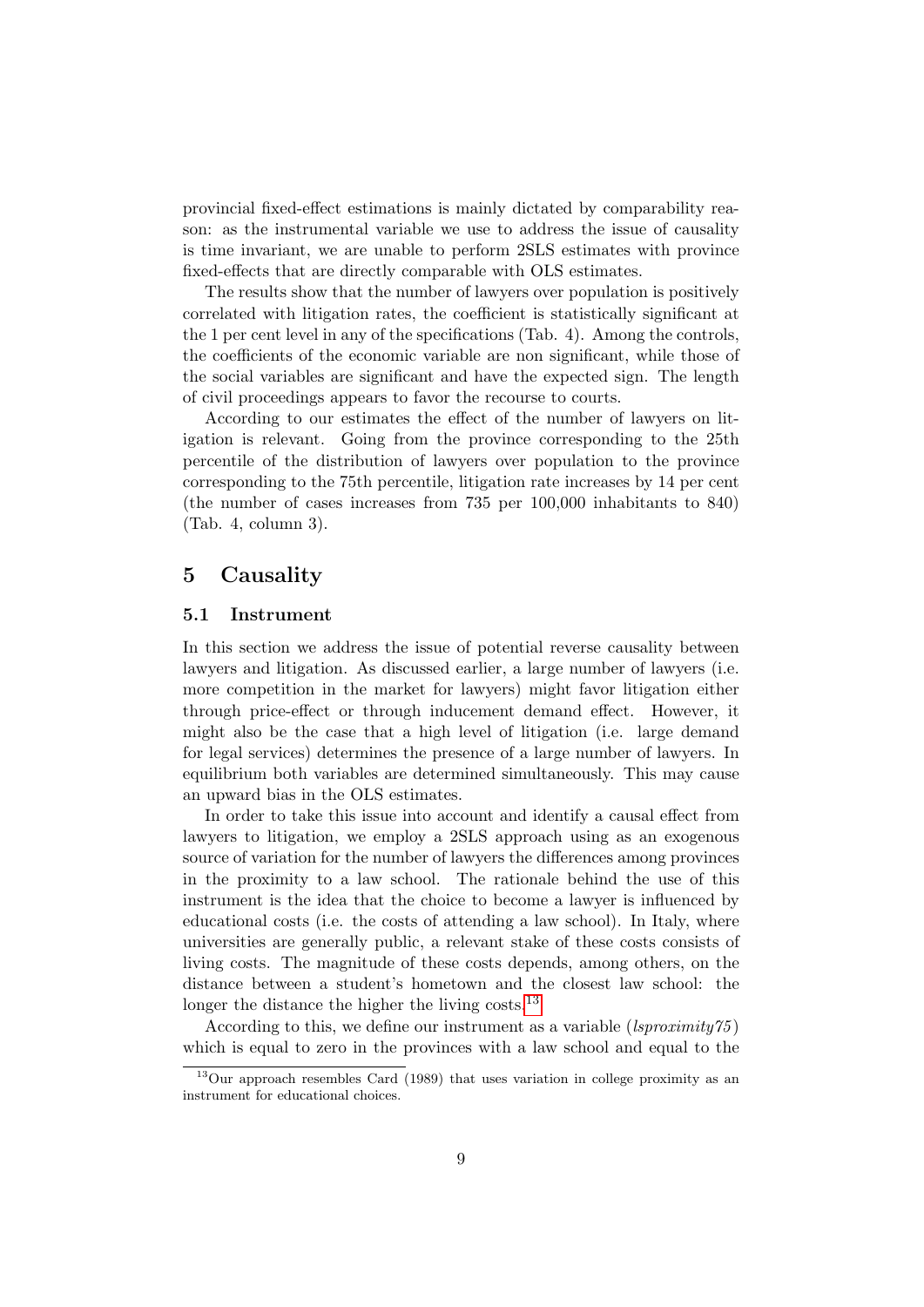distance (in kilometres) between the province and the closest province with a law school elsewhere.<sup>[14](#page-9-0)</sup> This instrument should also capture the presence of a local tradition for legal studies. This might promote the development of the profession at a local level beyond what might be determined by the demand for legal services. According to our definition, we expect a negative correlation on first-stage regression of lawyers on the instrument.

However, the localization of law schools in a certain area could be affected by the level of demand for legal services in the same area; in such a case our instrumental variable would be correlated with the error term in equation (1). To account for this issue and ensure the exogeneity of the instrument, we construct it with reference to a period that precedes our sample period. More in detail, we consider the localization of law schools in 1975. The choice of the reference year is aimed at ensuring the exogeneity of the instrument while maintaining at the same time the connection between students in law in the past and lawyers in our sample period. Indeed, the Italian university system has been characterized by substantial persistence until the early nineties as a result of a centralized organization that required legislative measures to open new universities (Bratti, Checchi and de Blasio, 2008). Persistence has also characterized the presence of law schools by province: the number of provinces with law schools has passed from 20 to 28 over the period 1875-1986. Thus, the choice of a different reference year before the nineties would not produce substantial changes in the definition of our instrumental variable (see section 5.3).

Fig. 4 shows the distribution of the instrument across Italian provinces. In about  $1/4$  of the provinces there is a law school; another quarter of the provinces are at a distance from a province with a law school such that daily commuting for students attending the school is feasible (we assume this distance is less than 60 kms); half of the provinces are at a distance such that students do not have the option of living at home while attending the school.

Our instrumental variable refers to a period that precedes our sample period; however, if litigation is persistent over time this may not be enough to ensure the exogeneity of the instrument. To check whether this is the case, we consider the evolution of litigation rates across judicial districts over time. Tab. 5 reports the ranking of judicial districts by litigation rates for different time periods from 1951 to 2000, the districts are ranked from the least to the most litigious ones.<sup>[15](#page-9-1)</sup> Data show that the ranking varies over time; this may be interpreted as evidence, though rough, of the fact that litigation is not persistent and that it is reasonable to assume that the localization choices of law schools in the past are not correlated with current

<span id="page-9-1"></span><span id="page-9-0"></span> $\rm ^{14}We$  consider the distance between provinces' chief towns.

 $15$ Judicial districts (*distretti di corte d'appello*) are the smallest territorial unit in the organization of the Italian judicial system for which data are available before 1995; the number of districts has grown from 26 to 29 over the period 1951-2000.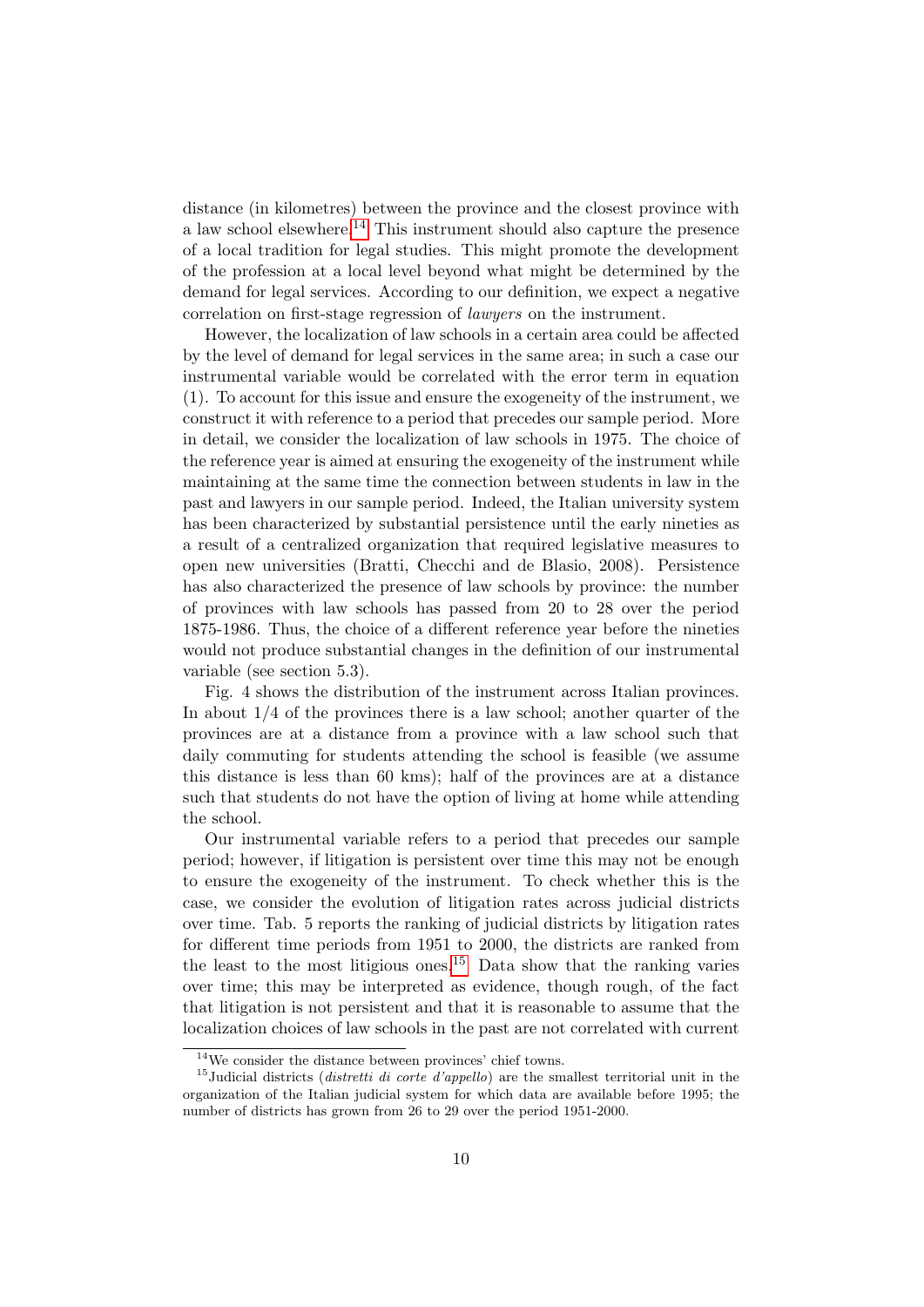

Figure 4: Law school proximity in 1975

levels of litigation.

#### 5.2 Results

The results of 2SLS estimates are reported in Table 6 (columns 1-3). As in the OLS regressions, we estimate a model with year fixed-effect and regional dummies. Our instrument has the expected sign on first stage regressions and the F-statistic of excluded instruments is generally well above the levels that indicate weakness of the instrument. The results confirm the previous findings: the number of lawyers has a positive effect on litigation rates, the coefficients are statistically significant.

In comparison with OLS estimates, the 2SLS estimates produce slightly larger coefficients. As a result, the magnitude of the effect of *lawyers* on litigation is greater: moving from the 25th to the 75th percentile in the provincial distribution of lawyers over population, litigation rate increases by 16 per cent (Tab. 6, column 3).

This result may be explained by the existence of an attenuation bias in the OLS estimates due to measurement errors in the lawyers population that prevails on the upward bias due to simultaneity. Indeed our measure may under-report the number of lawyers for two reasons. First of all, as already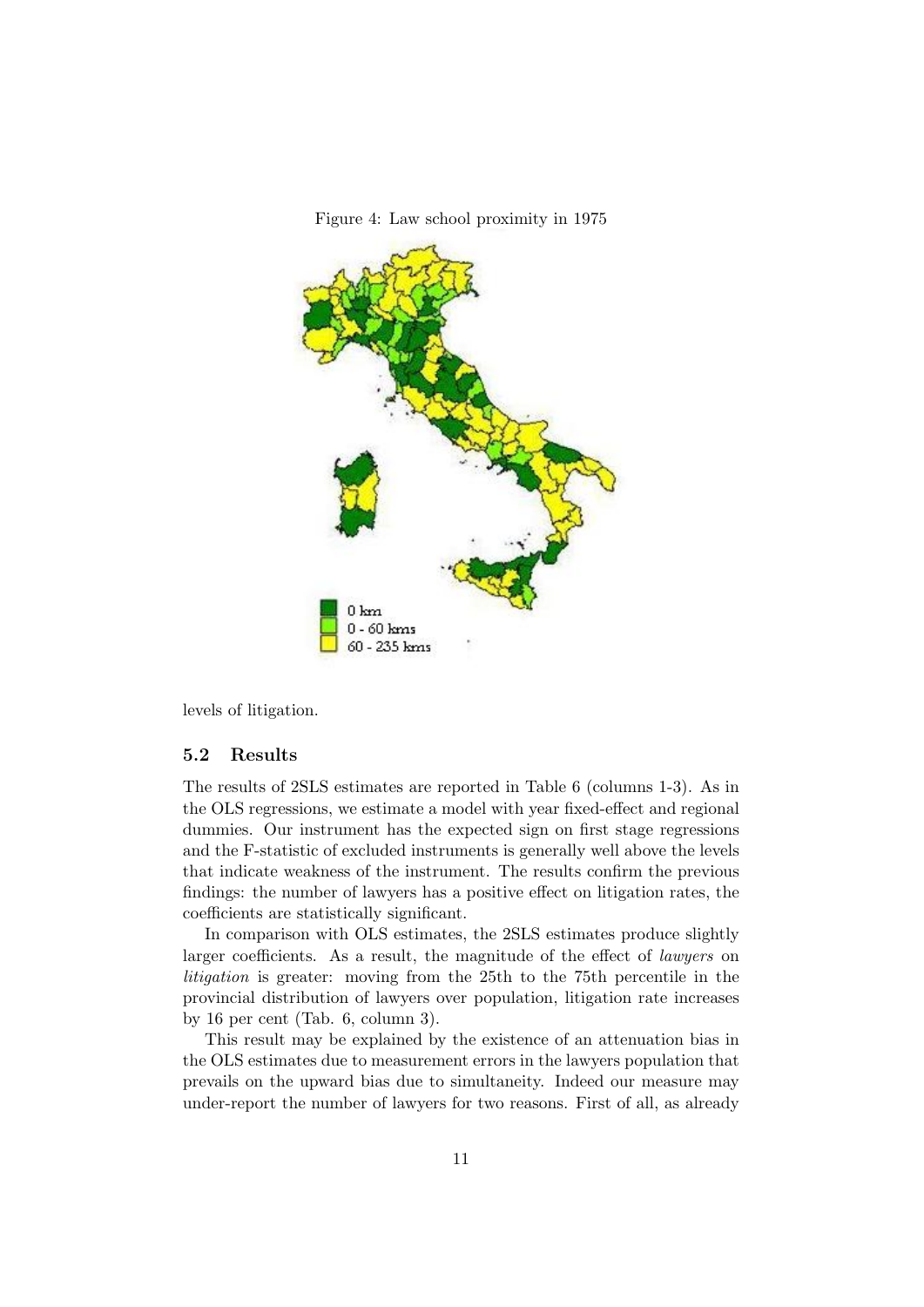mentioned, we do not measure the number of registered lawyers but only the number of lawyers whose earnings are above a certain threshold. Secondly, we measure the number of lawyers with reference to local affiliations to the professional organization, but lawyers may carry out their professional activity everywhere in the country irrespectively of the place of affiliation. However, it is reasonable to maintain that in both cases the under-reporting is not so relevant. In the first case, the earning threshold is very low; in the second case, it is widely held among practitioners that clients tend to choose local lawyers to represent them, both to save on costs and to exploit the lawyers' knowledge of the local legal culture (i.e. social norms and work habits of judges and lawyers in local courts).

#### 5.3 Robustness

Our results may be subject to two main caveats. Firstly, since our instrument is time invariant we are unable to include in the regressions provincefixed effects to control for unobserved factors. Thus, we are unable to fully rule out the possibility that the correlation of our instrument with the number of lawyers depends on the fact that both variables respond to omitted factors. In order to reduce this concern, we include in our basic specification additional controls, aimed at capturing features of each province that are likely to be correlated with the presence of a law school, such as province size or administrative role. More in detail, we control for the size of the province, as measured by living population (province size), and for the presence in the province of the regional chief town (chief town). The results of the regressions, reported in Table 6 (columns 4 and 5), show that the inclusion of any of the two variables in the model does not alter our findings.

Secondly, in building our instrument we made discretionary choices regarding the reference year for the localization of law schools. In order to check whether the results obtained depend on the year chosen, we define the instrumental variable using 1986 as a benchmark year ( $lsproximity86$ ). As expected due to the institutional features of the Italian university system, this instrument only slightly differs from *lsproximity*75: the number of provinces with a law school increases by one (as a result of the opening of two new schools and the closing of one); both the mean value and the median value of the distance decrease by 5 kms. Our main results still hold (Table 7, column  $1$ ).<sup>[16](#page-11-0)</sup>

Finally, as further robustness check we use another definition of the instrument, directly related to the presence of the law school in the province in the past. We refer to the benchmark years already used, namely 1975 and

<span id="page-11-0"></span> $16$ We checked the robustness of our results by considering also a reference year before 1975. We focused on 1968 when the number of provinces with a law school was lower by two compared to 1975. The results (available upon request) confirm the causal effect of the number of lawyers on litigation.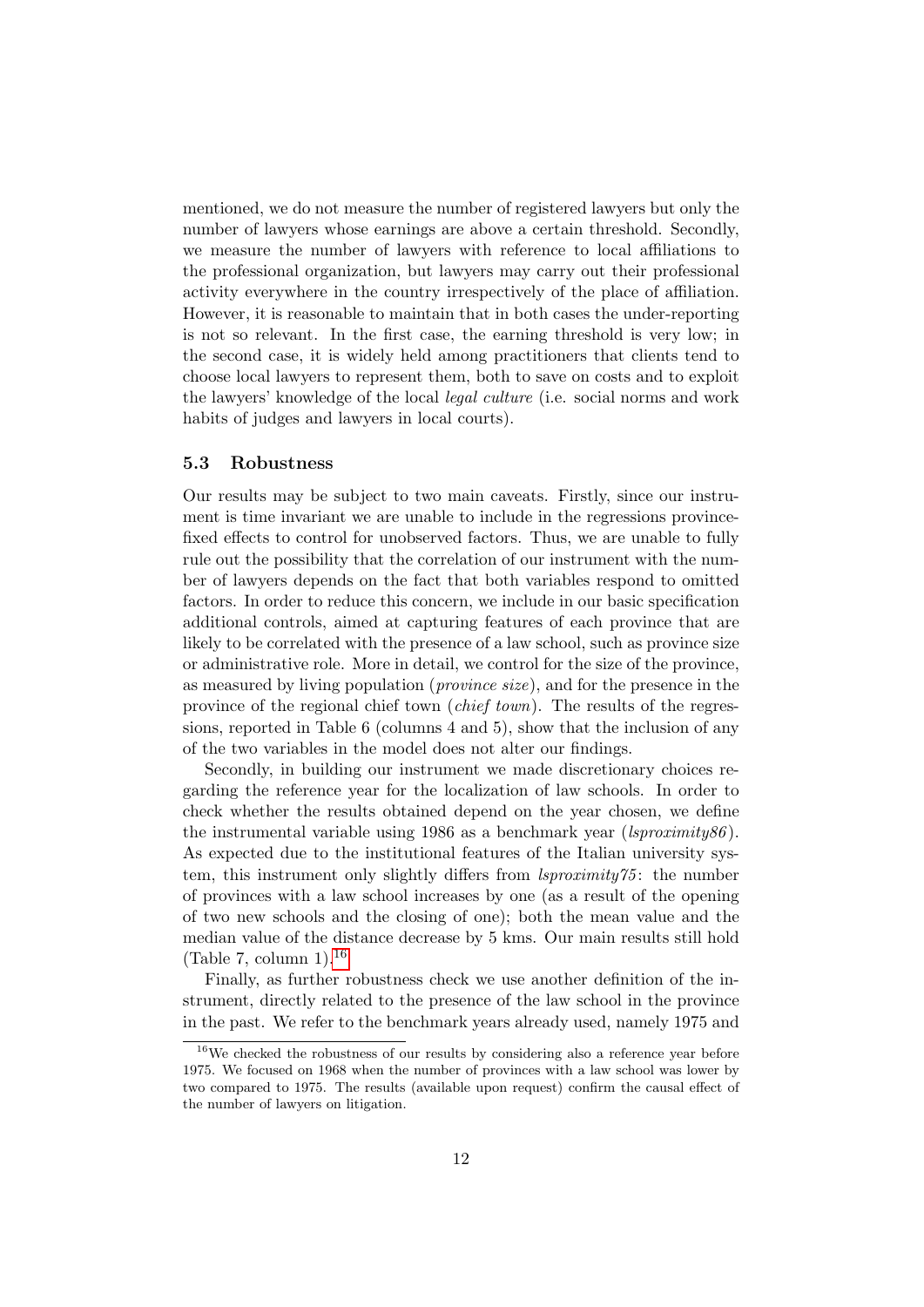1986, and define the instruments as dummy variables equal to 1 if the law school was located in the province in the past (instrument:  $(ls75)$  or  $(ls86)$ ). On the basis of this definition, we expect a positive correlation on first-stage regressions of the number of lawyers on the instruments. The results of our estimates, reported in Table 7 (columns 2 and 3), confirm the causal effect of the number of lawyers on litigation.[17](#page-12-0)

## 6 Conclusions

In this paper, we investigated the relationship between the number of lawyers and civil litigation across Italian provinces over the years 2000-2005. Our results provide evidence of a causal impact of the number of lawyers on litigation.

If we interpret the number of lawyers as a proxy for the intensity of competition in the market for legal services, our findings may be attributed to two different lawyers' behaviors in response to increasing competition: lawyers may reduce the prices of their services making more convenient for clients to bring cases before courts or they may increase their efforts in inducing demand for their services exploiting the informational advantage over clients. Unfortunately, we are unable to distinguish between the two possibilities. However, until 2006 a regime of minimum prices for lawyers was in place. This may have reduced the scope for lawyers to adjust prices in response to competition and favored inducing demand behavior.

A relevant policy implication of our results is that entry in the Italian market for lawyers should be made more stringent to reduce litigation. Moreover, the revision of the rules on lawyer fees aimed at ensuring an effective link between compensation and results should be considered.

## References

- Bratti, M., Checchi, D. and de Blasio, G. (2008). Does the expansion of higher education increase the equality of educational opportunities? evidence from italy, *Labour* **22**: 53–88.
- Card, D. (1989). Using geographic variation in college proximity to estimate the return to schooling, Working Paper No. 4483, NBER Working paper n. 4483.
- CEPEJ (2008). European Judicial Systems, Council of Europe, Strasbourg.
- Clemenz, G. and Gugler, K. (2000). Macroeconomic development and civil litigation, European Journal of Law and Economics 9: 215–230.

<span id="page-12-0"></span><sup>&</sup>lt;sup>17</sup>Results hold using as reference year any year over the period 1875-1986.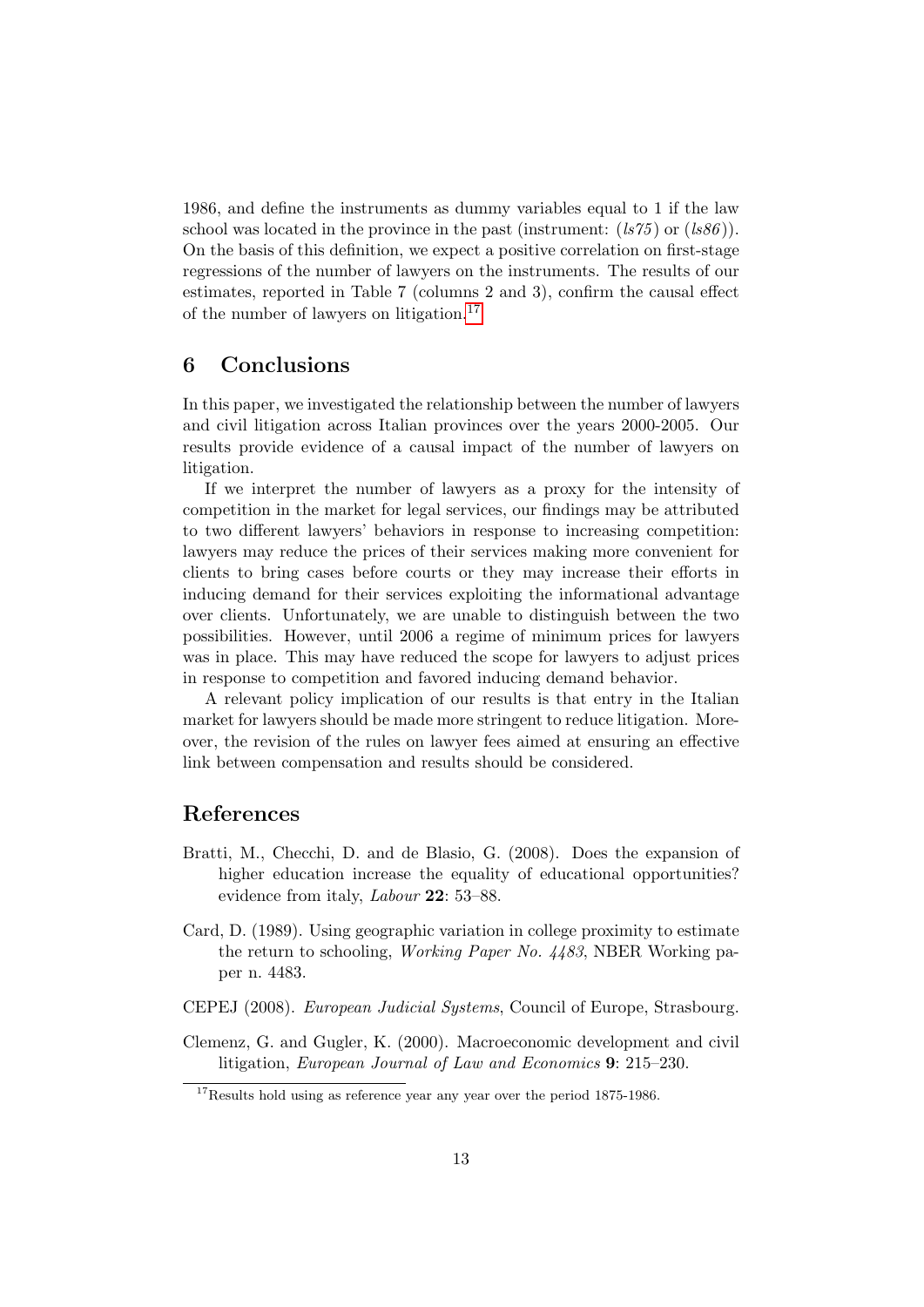- Darby, M. and Karny, E. (1973). Free competition and the optimal amount of fraud, Journal of Law and Economics 16: 67–88.
- Dulleck, U. and Kerschbamer, R. (2006). On doctors, mechanics, and computer specialists: The economics of credence goods, Journal of Economic Literature 44: 4–42.
- Emons, W. (2000). Expertise, contingent fees, and insufficient attorney effort, International Review of Law and Economics 20: 21–33.
- Evans, R. (1981). Supplier Induced Demand. Some Empirical Evidence and Implications, in M. Perlman (ed.), The Economics of Health and Medical Care, London: Macmillan, pp. 162–173.
- Felli, L., Tria, G., Londono-Bedoya, D. and Solferino, N. (2007). The "Demand for Justice" in Italy: Civil Litigation and the Judicial System, Padovano F. and Ricciuti R. (eds.), Italian Institutional Reforms. A Public Choice Perspective, New York: Springer, pp. 162–173.
- Ginsburg, T. and Hoetker, G. (2006). The unreluctant litigant? an empirical analysis of japans turn to litigation, Journal of Legal Studies 35: 31–59.
- Hansenn, F. (1999). The effects of judicial institutions on uncertainty and the rate of litigation: The election versus appointment of state judges, Journal of Legal Studies 28: 205–232.
- Marchesi, D. (2003). Litiganti, avvocati e magistrati: diritto ed economia del processo civile, Il Mulino, Bologna.
- McGuire, T. (2000). Physician Agency, Culyer, A.J. and Newhouse J.P. (eds.), Handbook of Health Economics, Amsterdam: Elsevier Science, pp. 162–173.
- Miller, G. (1989). Some thoughts on the equilibrium hypothesis, Boston University Law Review 69: 561–568.
- Murrell, P. (2001). Demand and supply in romanian commercial courts: Generating information for institutional reform. manuscript.
- Polinsky, A. and Rubinfeld, D. (2006). Aligning the interests of lawyers and clients, American Law and Economics Review 5: 165–188.
- Posner, R. (1997). Explaining the variance in the number of tort suits across u.s. states and between the united states and england, Journal of Legal Studies 26: 477–489.
- Priest, G. (1989). Private litigants and the court congestion problem, Boston University Law Review 69: 527–559.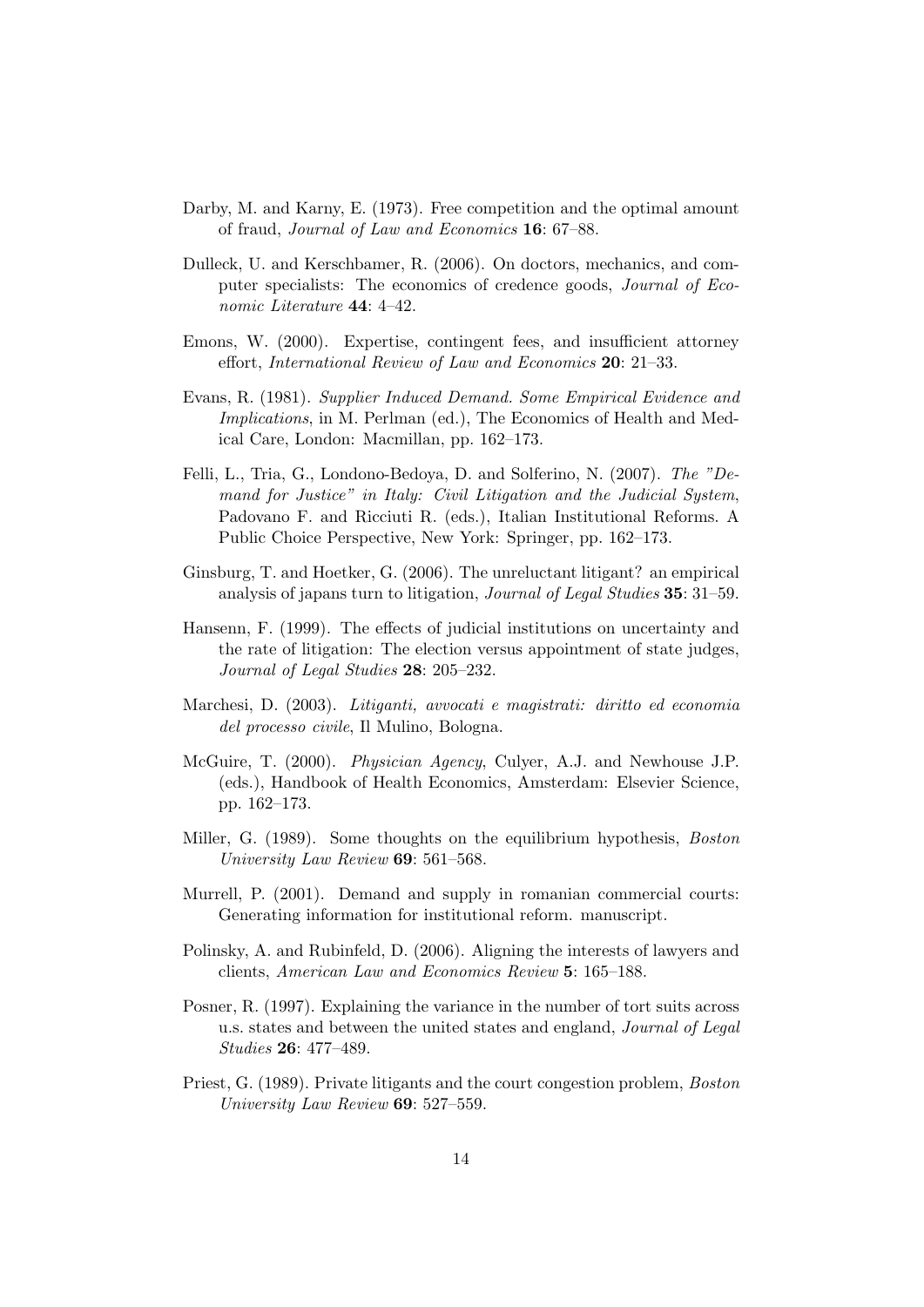- Putnam, R. (1993). Making Democracy Work: Civic Traditions in Modern Italy, Princeton University Press, Princeton NJ.
- World Bank (2008). Doing Business 2008, World Bank, Washington.
- Yates, J., Creel Davis, B. and Glick, H. (2001). The politics of torts: Explaining litigation rates in the american states, State Politics and Policy Quarterly pp. 127–143.
- Yates, J., Tankersley, H. and Brace, P. (2005). Do institutions really matter? assessing the impact of state judicial structures on citizen litigiousness. manuscript.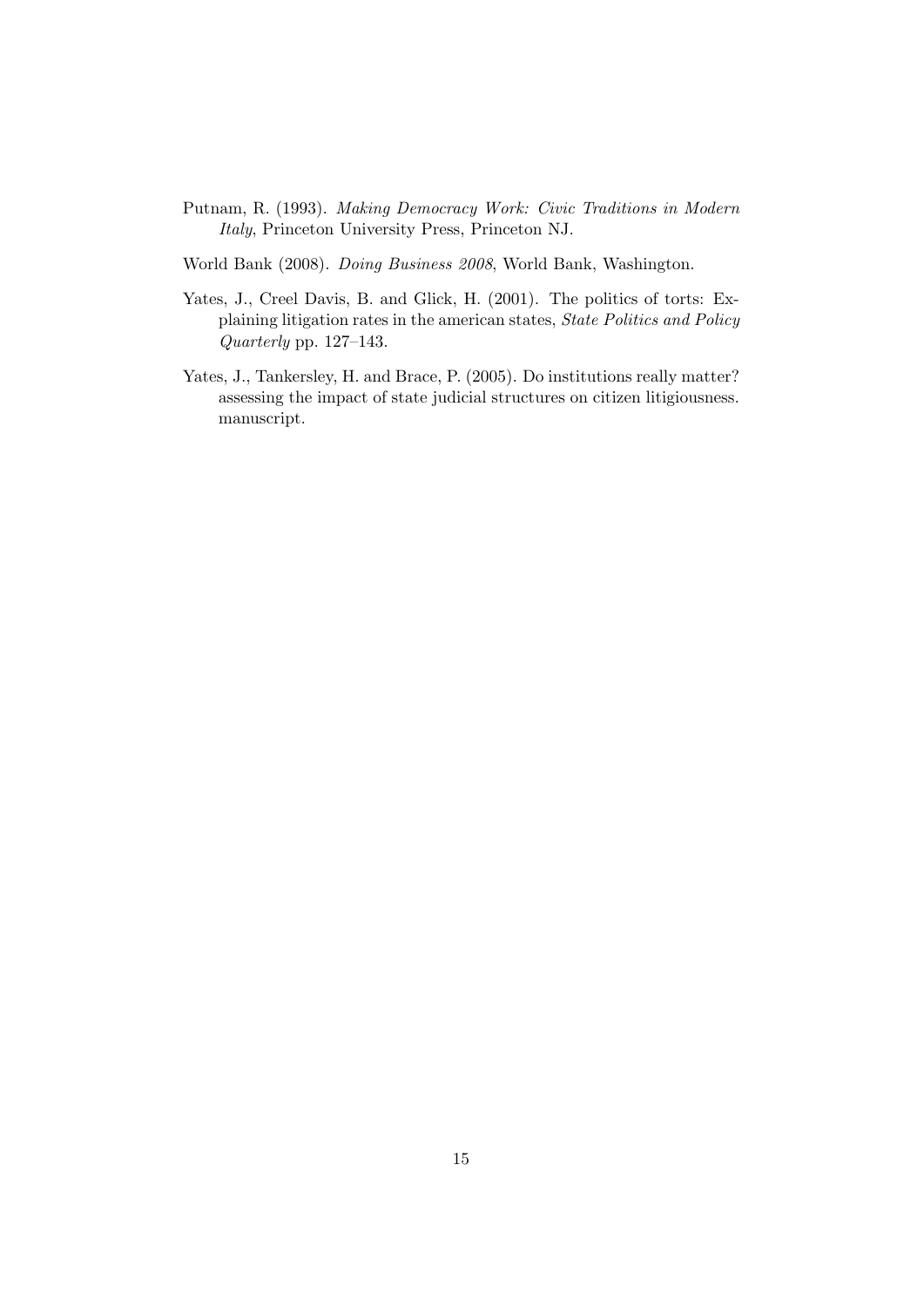| Variable               | Definition                                                                                                                                                                                                 |
|------------------------|------------------------------------------------------------------------------------------------------------------------------------------------------------------------------------------------------------|
| Litigation rate        | Number of first-instance ordinary civil proceedings filed every year<br>in Tribunali per 100,000 inhabitants (source: Ministry of Justice and Istat)                                                       |
| Number of lawyers      | Number of lawyers enrolled in the pension scheme managed by the lawyers<br>professional association per 100,000 inhabitants                                                                                |
|                        | (source: Cassa Nazionale Forense)                                                                                                                                                                          |
| <b>GDP</b>             | Value added per capita by province and year in thousands of Euros<br>(source: Istat)                                                                                                                       |
| GDP <sub>-growth</sub> | Yearly growth rate of provincial value added per capita (source: Istat)                                                                                                                                    |
| Length                 | Time elapsed from filing to decision of a case in Tribunali in days by<br>province, average over the years 1995-1998 (source: Istat)                                                                       |
| Social Capital         | Number of non-profit organizations per 100,000 inhabitants in 1999<br>by province (source: Istat)                                                                                                          |
| Urban                  | Ratio of the population living in the main city of the province to the<br>population living outside it by province and year (source: Istat)                                                                |
| Crime                  | Number of crimes reported by the police per by 100,000 inhabitants<br>by province and year (source: Istat)                                                                                                 |
| Province Size          | Dummy variable which is equal to 1 if the population in the province                                                                                                                                       |
| Chief town             | is above $350,000$ inhabitants and is equal to 0 otherwise (source: Istat)<br>Dummy variable which is equal to 1 if the regional chief town is in the<br>province and equal to 0 otherwise (source: Istat) |
| Instrumental variables |                                                                                                                                                                                                            |
| Lsproximity75          | Variable which is equal to 0 if there was a law school in the<br>province in 1975 and equal to the distance between the province                                                                           |
| Ls75                   | and the closest province with a law school elsewhere (source: Istat)<br>Dummy variable which is equal to 1 if there was a law school in the<br>province in 1975 and equal to 0 elsewhere (source: Istat)   |

Table 1: Variable definition and source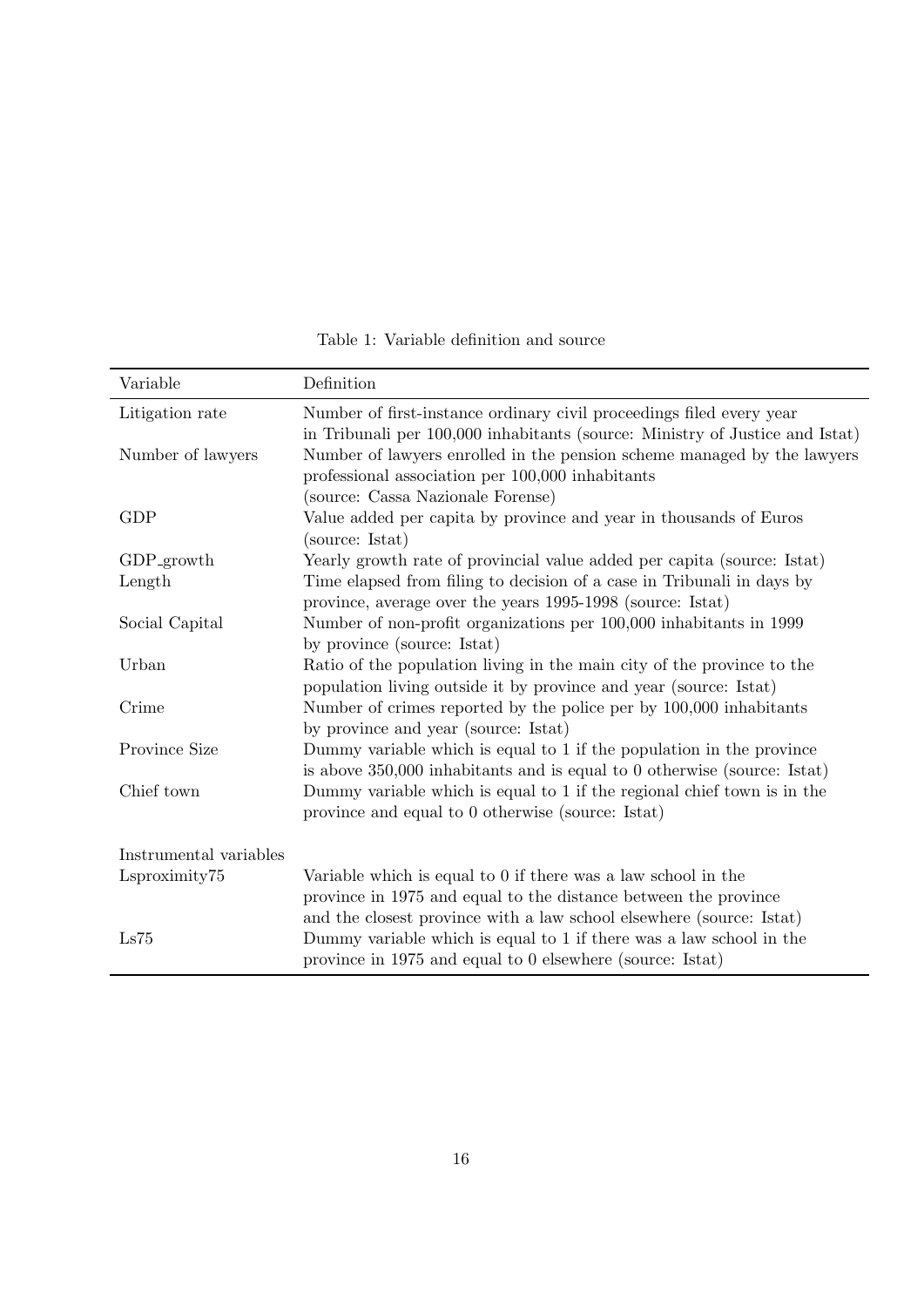Table 2: Descriptive statistics

| mean      | median    | std dev | I <sub>q</sub> | III <sub>q</sub>                |
|-----------|-----------|---------|----------------|---------------------------------|
| 793.451   | 764.287   | 221.452 | 636.201        | 910.272                         |
| 154.441   | 148.730   | 50.231  | 118.128        | 183.608                         |
| 19,305.76 | 19,894.10 | 5036.55 | 14,515.40      | 23,228.94                       |
| 3.734     | 3.498     | 2.823   | 1.634          | 5.541                           |
| 47.516    | 28.971    | 74.911  | 20.845         | 47.957                          |
| 4,149.57  | 4,019.20  | 1571.6  | 3,126.80       | 4,840.50                        |
| 1,283.56  | 1,249.12  | 239.8   | 1,124.88       | 1,456.85                        |
| 35.686    | 32.100    | 15.609  | 23.500         | 45.000                          |
| 0.194     | 0.000     | 0.396   | 0.000          | 0.000                           |
| 0.550     | 1.000     | 0.498   | 0.000          | 1.000                           |
| 61.214    | 60.000    | 52.605  | 0.000          | 95.000                          |
| 0.262     | 0.000     | 0.440   | 0.000          | 1.000                           |
| 617       |           |         |                |                                 |
|           |           |         |                | rable 2. Descriptive statistics |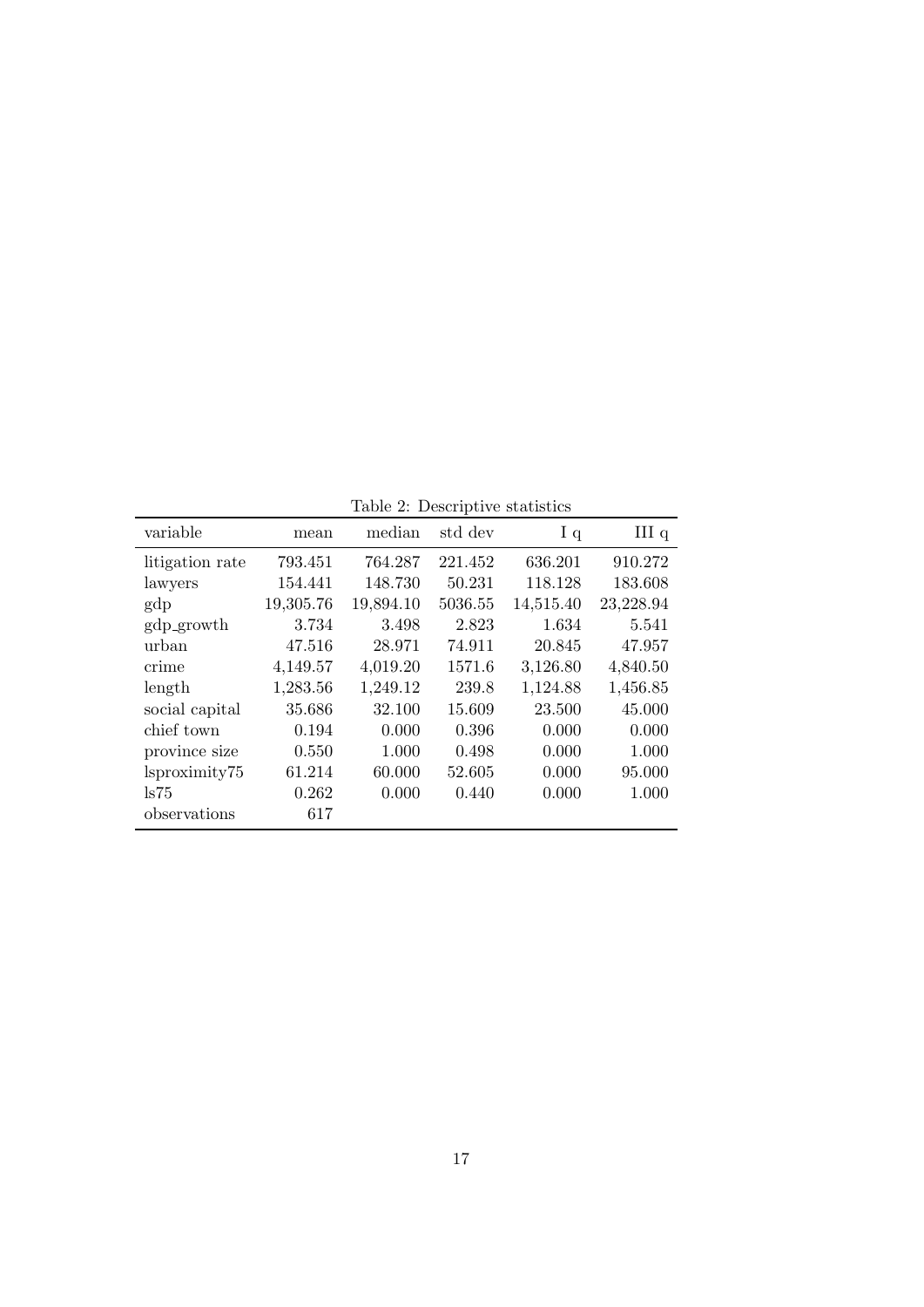|                          |                                 |                                           |                                                                                                                                                                                                                                                                                                                                                                                                                       |                                                                         | Table 3: Correlation matrix |           |           |                   |               |                  |               |         |
|--------------------------|---------------------------------|-------------------------------------------|-----------------------------------------------------------------------------------------------------------------------------------------------------------------------------------------------------------------------------------------------------------------------------------------------------------------------------------------------------------------------------------------------------------------------|-------------------------------------------------------------------------|-----------------------------|-----------|-----------|-------------------|---------------|------------------|---------------|---------|
| litigation rate          | litigation<br>$1.000\,$<br>rate | lawyers                                   | gdp                                                                                                                                                                                                                                                                                                                                                                                                                   | gdp-growth                                                              | urban                       | crime     | length    | capital<br>social | chief<br>town | province<br>size | Isproximity75 | 575     |
|                          |                                 |                                           |                                                                                                                                                                                                                                                                                                                                                                                                                       |                                                                         |                             |           |           |                   |               |                  |               |         |
| lawyers                  | (0.000)<br>$0.575\,$            | $1.000\,$                                 |                                                                                                                                                                                                                                                                                                                                                                                                                       |                                                                         |                             |           |           |                   |               |                  |               |         |
| gdp                      | $-0.194$                        | $-0.120$                                  | $1.000\,$                                                                                                                                                                                                                                                                                                                                                                                                             |                                                                         |                             |           |           |                   |               |                  |               |         |
|                          | (0.000)                         | $(-0.0029)$                               |                                                                                                                                                                                                                                                                                                                                                                                                                       |                                                                         |                             |           |           |                   |               |                  |               |         |
| $\mathrm{gdp}_{g}rowth$  | (0.4046)<br>0.034               | (0.0458)<br>$-0.080$                      | (0.000)<br>$-0.222$                                                                                                                                                                                                                                                                                                                                                                                                   | 000                                                                     |                             |           |           |                   |               |                  |               |         |
| urban                    | $0.216\,$                       | 0.203                                     | $0.178\,$                                                                                                                                                                                                                                                                                                                                                                                                             | $071$<br>$\dot{\circ}$                                                  | $1.000\,$                   |           |           |                   |               |                  |               |         |
|                          | (0.000)                         | (0.000)                                   | (0.000)                                                                                                                                                                                                                                                                                                                                                                                                               | (820.                                                                   |                             |           |           |                   |               |                  |               |         |
| $\lim_{x\to 0}$          | 0.284                           | 0.328                                     | 0.068                                                                                                                                                                                                                                                                                                                                                                                                                 | $(0.078)$<br>0.047                                                      | 0.132                       | $1.000\,$ |           |                   |               |                  |               |         |
|                          | (0.000)                         | (0.000)                                   | (0.0894)                                                                                                                                                                                                                                                                                                                                                                                                              | (0.2421)                                                                | (0.001)                     |           |           |                   |               |                  |               |         |
| length                   | 0.235                           | 0.274                                     |                                                                                                                                                                                                                                                                                                                                                                                                                       | 0.059                                                                   | $-0.212$                    | $-0.085$  | $1.000\,$ |                   |               |                  |               |         |
|                          | (0.000)                         | $\left(0.000\right)$ $\left(0.030\right)$ |                                                                                                                                                                                                                                                                                                                                                                                                                       | (0.1444)                                                                | (0.000)                     | (0.0346)  |           |                   |               |                  |               |         |
| social capital           | 0.062                           |                                           |                                                                                                                                                                                                                                                                                                                                                                                                                       |                                                                         | 0.453                       | 0.119     | $-0.338$  | $1.000\,$         |               |                  |               |         |
|                          | (0.1238)                        | (0.4541)                                  |                                                                                                                                                                                                                                                                                                                                                                                                                       |                                                                         | (0.000)                     | (0.0029)  | (0.000)   |                   |               |                  |               |         |
| chief town               | 0.094                           | 0.356                                     | $\begin{array}{c} \textbf{-0.489} \\ \textbf{(0.000)} \\ \textbf{0.486} \\ \textbf{(0.000)} \\ \textbf{(0.000)} \\ \textbf{(0.000)} \\ \textbf{(0.000)} \\ \textbf{(0.000)} \\ \textbf{(0.000)} \\ \textbf{(0.000)} \\ \textbf{(0.000)} \\ \textbf{(0.000)} \\ \textbf{(0.000)} \\ \textbf{(0.000)} \\ \textbf{(0.000)} \\ \textbf{(0.000)} \\ \textbf{(0.000)} \\ \textbf{(0.000)} \\ \textbf{(0.000)} \\ \textbf{($ | $\begin{array}{c} -0.054 \\ (0.1839) \\ -0.012 \\ (0.7705) \end{array}$ | 0.303                       | $0.180\,$ | $-0.101$  | 0.161             | $1.000\,$     |                  |               |         |
|                          | (0.0201)                        | (0.000)                                   |                                                                                                                                                                                                                                                                                                                                                                                                                       |                                                                         | (0.000)                     | (0.000)   | (0.0119)  | (0.000)           |               |                  |               |         |
| province size            | $-0.014$                        | 0.264                                     | 0.099                                                                                                                                                                                                                                                                                                                                                                                                                 |                                                                         | $-0.122$                    | 0.023     | 0.002     | $-0.150$          | 0.2465        | $1.000\,$        |               |         |
|                          | (0.7381)                        | (0.000)                                   | (0.0141)                                                                                                                                                                                                                                                                                                                                                                                                              | $\begin{array}{c} -0.060 \\ (0.1367) \\ 0.074 \end{array}$              | (0.0023)                    | (0.5656)  | (0.9666)  | (0.000)           | (0.000)       |                  |               |         |
| lsproximity75            | $-0.160$                        | $-0.261$                                  | $-0.270$                                                                                                                                                                                                                                                                                                                                                                                                              |                                                                         | $-0.252$                    | $-0.226$  | 0.200     | $-0.304$          | $-0.1678$     | $-0.1781$        | $1.000\,$     |         |
|                          | (0.000)                         | (0.000)                                   | $\left(0.000\right)$ $0.127$                                                                                                                                                                                                                                                                                                                                                                                          | (0.0676)                                                                | (0.000)                     | (0.000)   | (0.000)   | (0.000)           | (0.000)       | (0.000)          |               |         |
| 675                      | $0.150\,$                       | 0.405                                     |                                                                                                                                                                                                                                                                                                                                                                                                                       | $-0.037$                                                                | 0.259                       | 0.207     | $-0.168$  | 0.239             | 0.3771        | 0.3097           | $-0.6941$     | $1.000$ |
|                          | (0.000)                         | (0.000)                                   | 0.0016                                                                                                                                                                                                                                                                                                                                                                                                                | (0.3561)                                                                | (0.000)                     | (0.000)   | (0.000)   | (0.000)           | (0.000)       | (0.000)          | (0.000)       |         |
| P-values in parentheses. |                                 |                                           |                                                                                                                                                                                                                                                                                                                                                                                                                       |                                                                         |                             |           |           |                   |               |                  |               |         |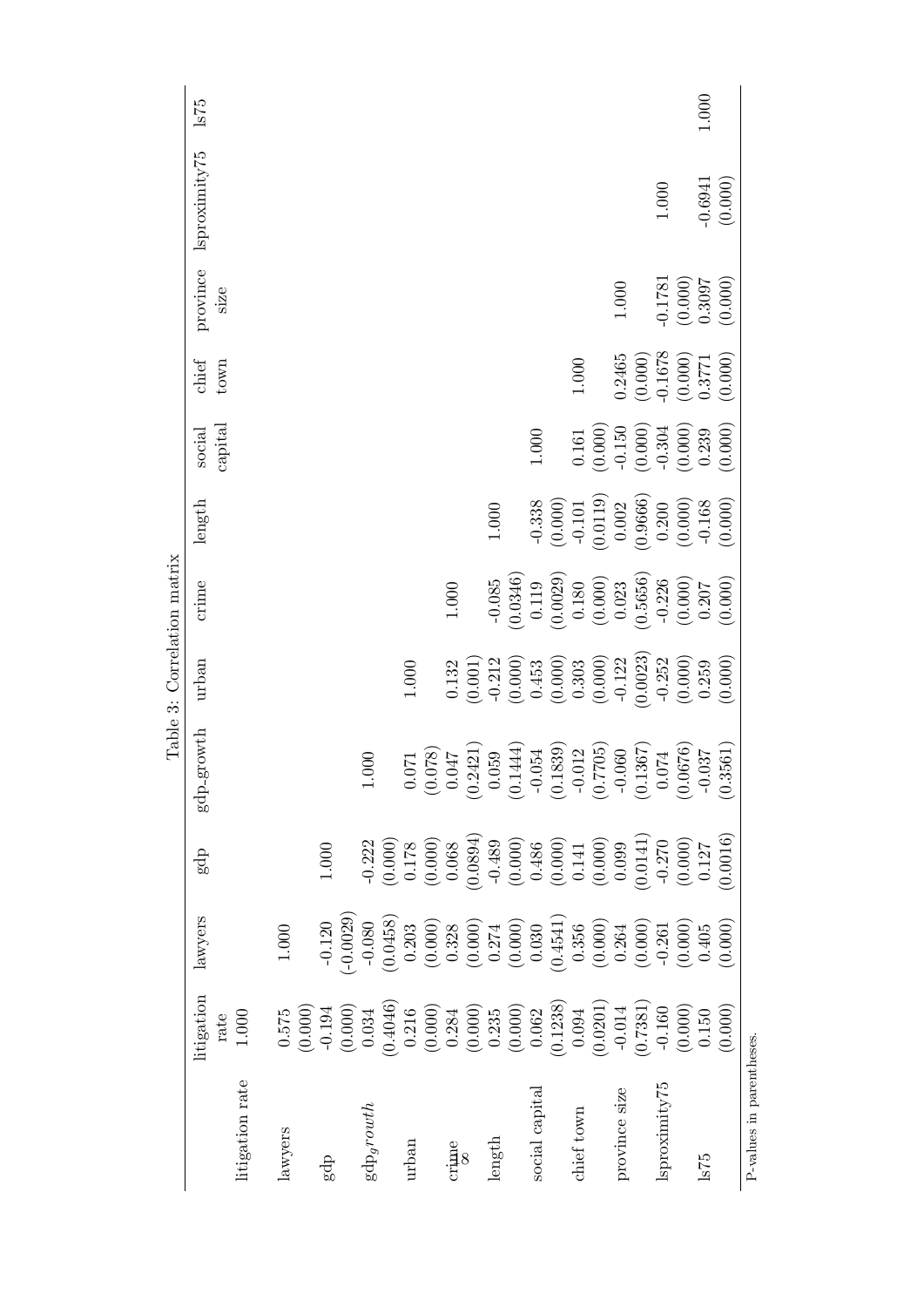| dependent variable: litigation rate | (1)        | (2)        | (3)        |
|-------------------------------------|------------|------------|------------|
| lawyers                             | $2.103***$ | $1.795***$ | $1.601***$ |
|                                     | (0.309)    | (0.304)    | (0.298)    |
| gdp                                 | $-0.003$   | $-0.007$   | 0.001      |
|                                     | (0.007)    | (0.008)    | (0.005)    |
| gdp_growth                          |            | $-2,031$   | $-2,638$   |
|                                     |            | (3.009)    | (2.880)    |
| urban                               |            | $0.370**$  | $0.732***$ |
|                                     |            | (0.149)    | (0.193)    |
| crime                               |            | $0.015*$   | $0.015**$  |
|                                     |            | (0.008)    | (0.007)    |
| length                              |            |            | $0.101*$   |
|                                     |            |            | (0.055)    |
| social capital                      |            |            | $-4.943**$ |
|                                     |            |            | (2.452)    |
| year control                        | yes        | yes        | yes        |
| region control                      | yes        | yes        | yes        |
| Observations                        | 617        | 617        | 617        |
| $\,R^2$                             | 0.469      | 0.487      | 0.519      |

Table 4: Determinants of litigation

Standard errors in parentheses. Standard errors are robust to heteroskedasticity and corrected for clustering on provinces. \*\*\* p<0.01, \*\* p<0.05, \* p<0.1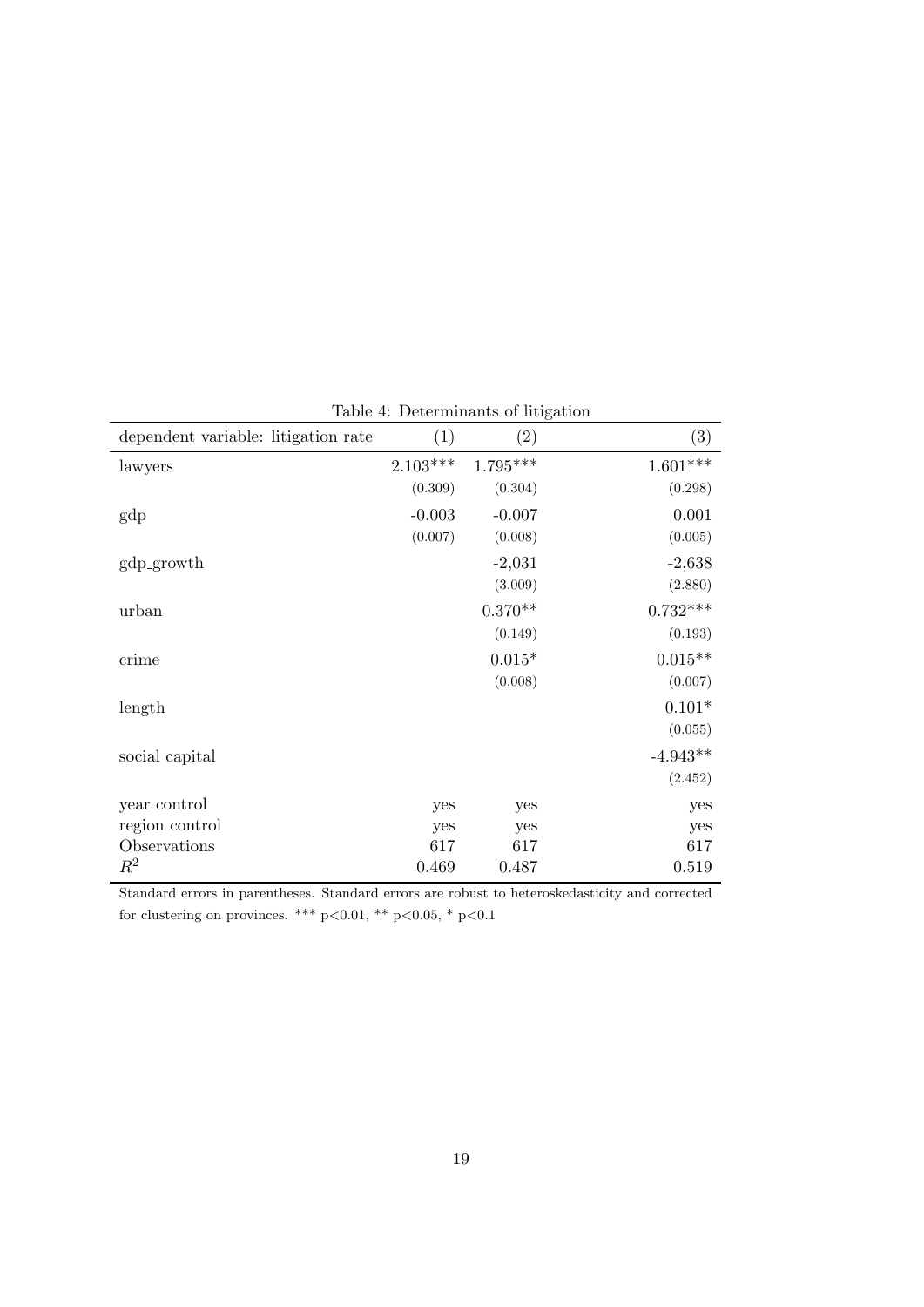| judicial districts | 1951-55        | 1956-60        | 1961-65         | Lable 5. Railking of intration by Judicial district<br>1966-70 | 1971-72          | 1990            | 2000             |
|--------------------|----------------|----------------|-----------------|----------------------------------------------------------------|------------------|-----------------|------------------|
| Turin              | 18             | 12             | 15              | 8                                                              | $\overline{7}$   | 12              | $\overline{7}$   |
| Milan              | 23             | 22             | 21              | 11                                                             | 10               | 16              | $\bf 5$          |
| <b>Brescia</b>     | $\overline{7}$ | $\overline{5}$ | 8               | 3                                                              | $\overline{5}$   | $\overline{5}$  | $\overline{2}$   |
| Genova             | 20             | 21             | 20              | 15                                                             | 12               | 21              | 19               |
| Trento             | 16             | 11             | 9               | $\bf 5$                                                        | $\boldsymbol{6}$ | $\overline{2}$  | $\,1$            |
| Bolzano            |                |                |                 |                                                                |                  |                 | $\overline{3}$   |
| Venice             | $\overline{2}$ | $\overline{4}$ | $6\phantom{.}6$ | $\overline{2}$                                                 | $\overline{2}$   | $\overline{7}$  | $\overline{4}$   |
| <b>Trieste</b>     | 21             | $\overline{7}$ | $\overline{5}$  | $\overline{4}$                                                 | 3                | 10              | 6                |
| Bologna            | 15             | $\overline{7}$ | $\overline{7}$  | 8                                                              | 8                | 8               |                  |
| Florence           | 11             | 17             | 13              | 14                                                             | 15               | 18              | $15\,$           |
| Perugia            | $\overline{4}$ | 8              | $\overline{4}$  | 10                                                             | 16               | 15              | $\boldsymbol{9}$ |
| Ancona             | 3              | 6              | 11              | $13\,$                                                         | 17               | 13              | 11               |
| Rome               | 24             | 24             | 24              | 24                                                             | 20               | 23              | 22               |
| $L'$ Aquila        | 9              | 3              | 3               | $\boldsymbol{6}$                                               | 9                | 14              | 18               |
| Campobasso         |                |                |                 |                                                                |                  | 17              | 12               |
| <b>Naples</b>      | 22             | 23             | 23              | 23                                                             | 22               | 22              | 29               |
| Salerno            |                |                |                 |                                                                |                  | 20              | 28               |
| Bari               | 15             | 18             | 14              | 12                                                             | 13               | 25              | 24               |
| Lecce              | 17             | 14             | 16              | 16                                                             | 18               | 19              | 20               |
| Taranto            |                |                |                 |                                                                |                  |                 | 25               |
| Potenza            | $\,6\,$        | 10             | 12              | 19                                                             | 19               | $6\phantom{.}6$ | 23               |
| Catanzaro          | $\mathbf{1}$   | $\mathbf{1}$   | $\mathbf{1}$    | $\mathbf{1}$                                                   | $\mathbf{1}$     | $\mathbf{1}$    | 21               |
| Reggio Calabria    | 12             | 16             | 18              | 22                                                             | 21               | 26              | 26               |
| Palermo            | 8              | 13             | 17              | 18                                                             | 11               | 11              | 17               |
| Messina            | 13             | 19             | 22              | 21                                                             | 23               | 24              | 27               |
| Caltanissetta      | 10             | 9              | $\overline{2}$  | 9                                                              | $\overline{4}$   | 3               | 14               |
| Catania            | 19             | 20             | 19              | 17                                                             | 14               | 9               | 16               |
| Cagliari           | $\bf 5$        | $\overline{2}$ | 10              | 20                                                             | 24               | $\overline{4}$  | 10               |
| Sassari            |                |                |                 |                                                                |                  |                 | 13               |

Table 5: Ranking of litigation by judicial district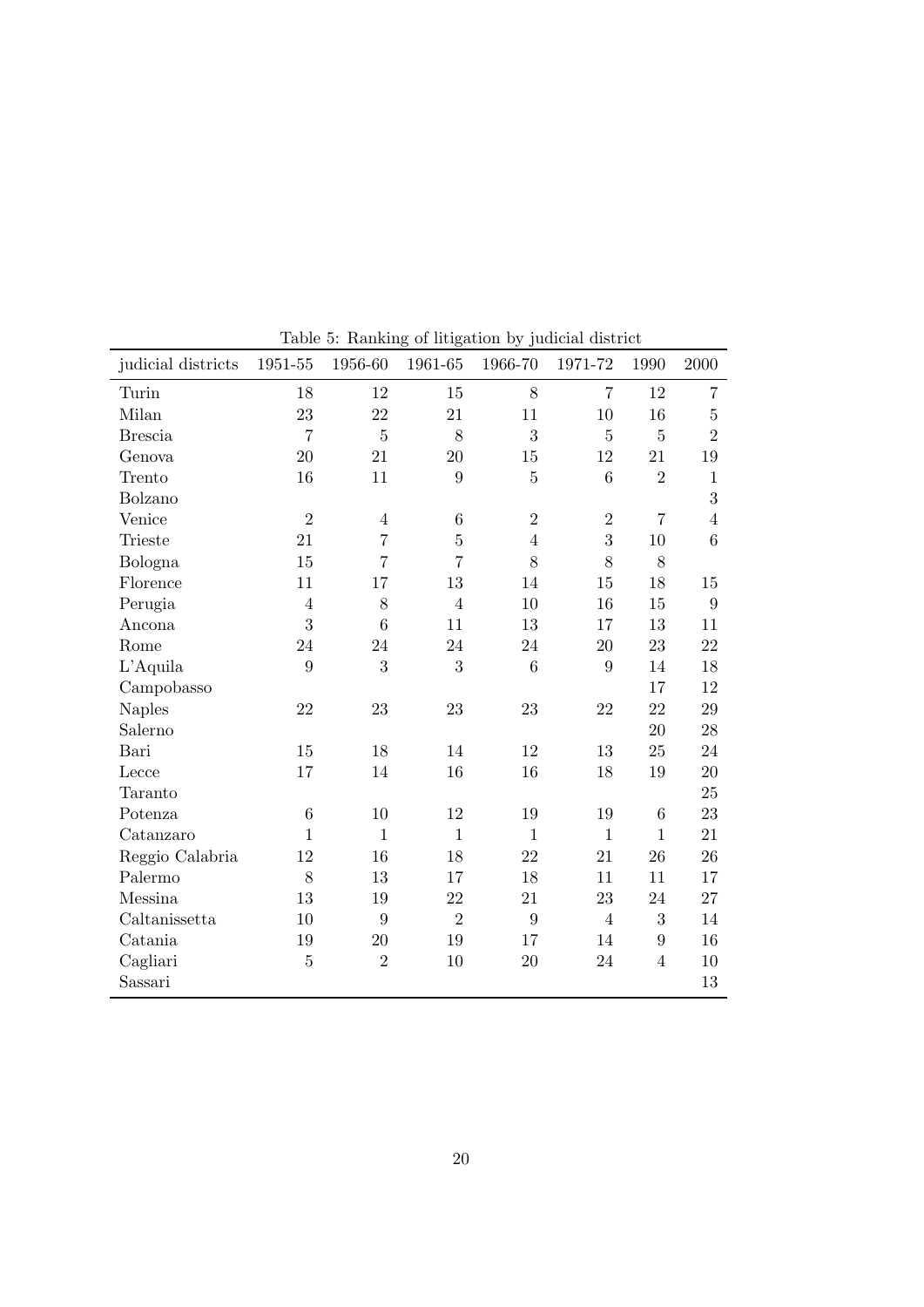| dependent variable: litigation rate | (1)         | (2)            | (3)         | (4)         | (5)                |
|-------------------------------------|-------------|----------------|-------------|-------------|--------------------|
| lawyers                             | $2.305***$  | $1.613^{\ast}$ | $1.828**$   | $2.213**$   | $2.528^{\ast\ast}$ |
|                                     | (0.680)     | (0.886)        | (0.820)     | (0.930)     | (1.150)            |
| gdp                                 | $-0.004$    | $-0.007$       | 0.001       | 0.005       | 0.004              |
|                                     | (0.007)     | (0.007)        | (0.005)     | (0.006)     | (0.006)            |
| gdp_growth                          |             | $-2,102$       | $-2,532$    | $-2,893$    | $-2,747$           |
|                                     |             | (2.918)        | (2.880)     | (2.838)     | (2.904)            |
| urban                               |             | $0.399*$       | $0.687***$  | $0.756***$  | $0.553*$           |
|                                     |             | (0.206)        | (0.248)     | (0.210)     | (0.284)            |
| crime                               |             | 0.016          | 0.013       | 0.013       | 0.009              |
|                                     |             | (0.010)        | (0.009)     | (0.008)     | (0.011)            |
| length                              |             |                | 0.091       | 0.060       | 0.068              |
|                                     |             |                | (0.065)     | (0.069)     | (0.075)            |
| social capital                      |             |                | $-4.867**$  | $-4.700*$   | $-5.249**$         |
|                                     |             |                | (2.426)     | (2.478)     | (2.513)            |
| chief town                          |             |                |             | $-95.460*$  |                    |
|                                     |             |                |             | (51.688)    |                    |
| province size                       |             |                |             |             | $-64,993$          |
|                                     |             |                |             |             | (43.101)           |
| year control                        | yes         | yes            | yes         | yes         | yes                |
| region control                      | yes         | yes            | yes         | yes         | yes                |
| Observations                        | 617         | 617            | 617         | 617         | 617                |
| $R^2$                               | 0.468       | 0.486          | 0.517       | 0.53        | 0.515              |
| First-stage regression              |             |                |             |             |                    |
| lsproximity75                       | $-0.396***$ | $-0.312***$    | $-0.344***$ | $-0.293***$ | $-0.237***$        |
|                                     | (0.083)     | (0.084)        | (0.087)     | (0.076)     | (0.089)            |
| F test of excluded instruments      | 22.980      | 13.960         | 15.720      | 14.950      | 7.090              |

Table 6: Causality

Standard errors in parentheses. Standard errors are robust to heteroskedasticity and corrected for clustering on provinces. \*\*\* p<0.01, \*\* p<0.05, \* p<0.1